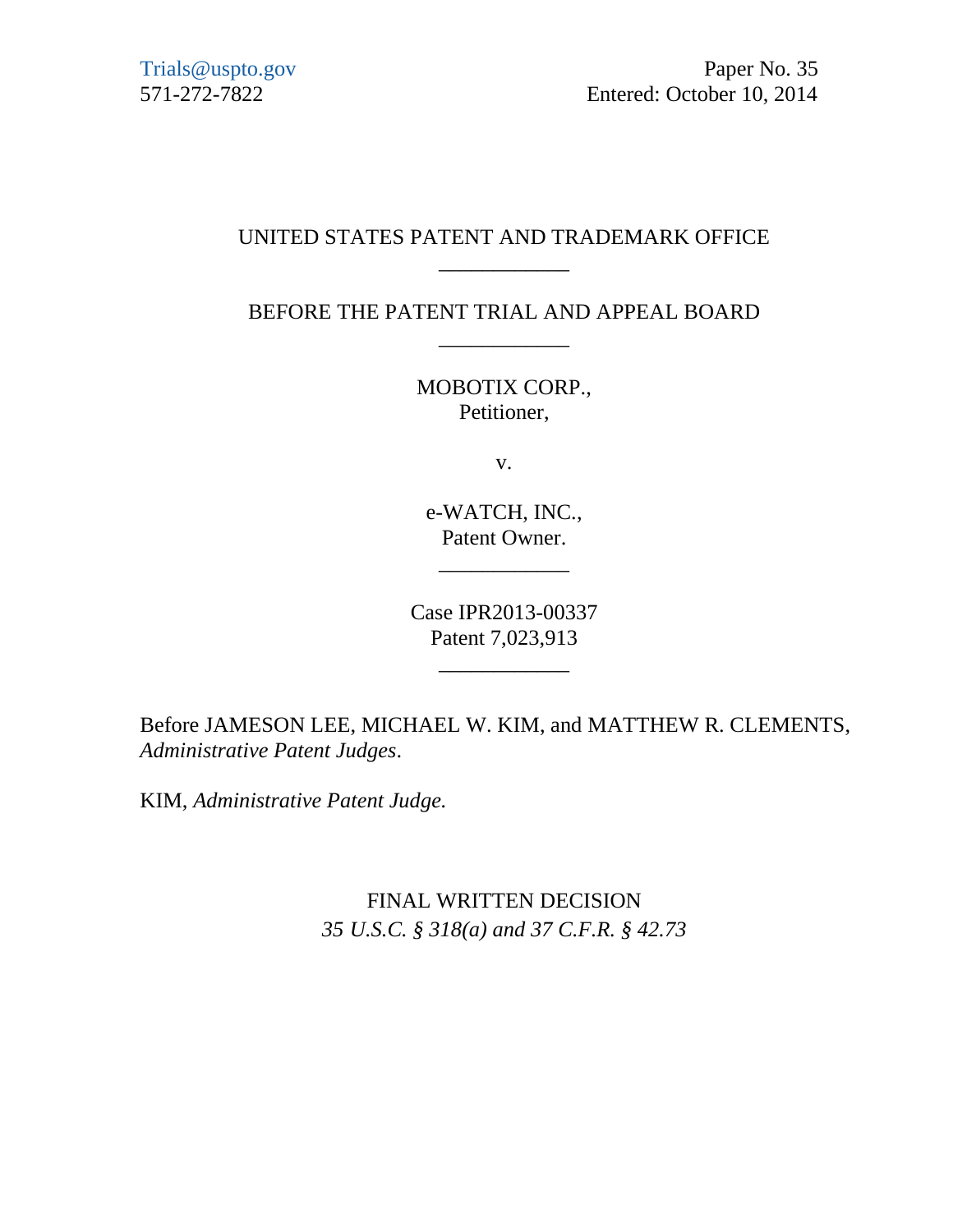#### I. INTRODUCTION

#### *A. Background*

Mobotix Corporation ("Petitioner") filed a Petition requesting *inter partes*  review of claims 1–11, 13, 14, 17, 19, and 31–33 of U.S. Patent No. 7,023,913 (Ex. 1001, "the '913 patent") pursuant to 35 U.S.C. §§ 311–319. Paper 5 ("Pet."). e-Watch, Inc. ("Patent Owner") waived the filing of a Preliminary Response. Paper 11. On November 13, 2013, we instituted an *inter partes* review of claims 1–11, 13, 14, 17, 19, and 31–33 on certain grounds of unpatentability alleged in the Petition. Paper 12 ("Dec."). After institution of trial, Patent Owner filed a Patent Owner Response (Paper 25, "PO Resp."), to which Petitioner filed a Reply (Paper 31). Petitioner also filed a Motion to Exclude. Paper 32 ("Mot."). An oral argument was not held.

The Board has jurisdiction under 35 U.S.C. § 6(c). In this final written decision, issued pursuant to 35 U.S.C. § 318(a) and 37 C.F.R. § 42.73, we determine Petitioner has shown by a preponderance of the evidence that all challenged claims, claims 1–11, 13, 14, 17, 19, and 31–33, are unpatentable.

### *B. The* '*913 Patent*

The subject matter of the '913 patent relates to multimedia sensors for use in connection with a digital networked surveillance system. Ex. 1001, 1:7–9. Public facilities, such as schools, banks, airports, arenas, and the like, frequently employ monitoring and surveillance systems to enhance security. Ex. 1001, 1:12–21. One such system employs analog cameras that deliver video via coaxial cables to a centralized monitoring facility, but this type of system is generally of low quality, does not have the ability to "share" the video, and provides video that is viewable only on the system's control console. Ex. 1001, 1:37–43. More recently, security cameras have employed video compression technology, enabling individual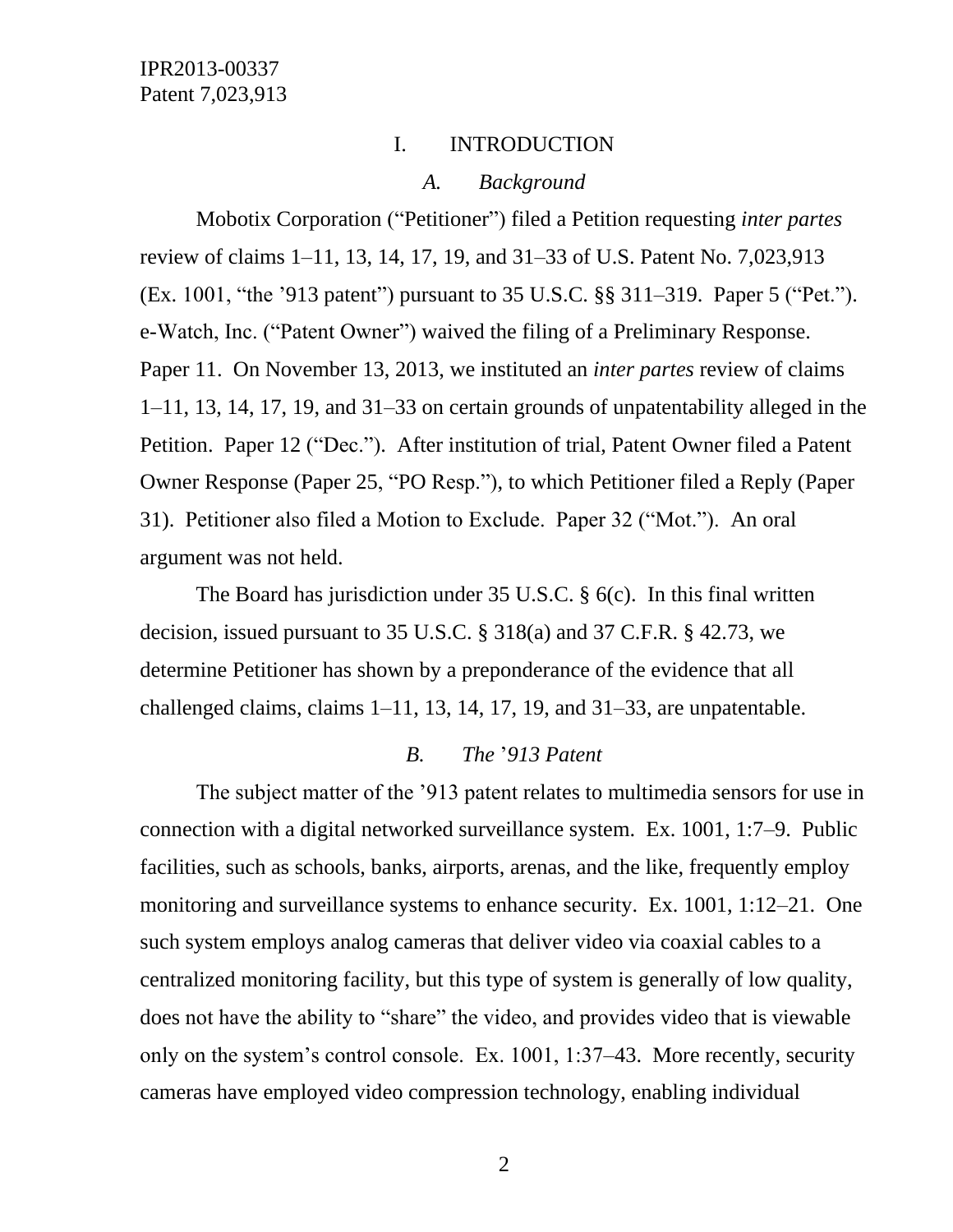cameras to be connected remotely to a centralized system via telephone circuits. Ex. 1001, 2:5–7. However, due to bandwidth constraints imposed by publicswitched telephone systems, such surveillance systems are typically limited to lowresolution images, or low frame rates, or both. Ex. 1001, 2:1–4.

To solve these and other problems, methods and systems are disclosed, according to the '913 patent, for using a fully digital camera system capable of providing high resolution still image and/or streaming video signals via a network to a centralized, server-supported security and surveillance system. Ex. 1001, 2:36–40. According to the '913 patent, the fully digital camera system is adapted for collecting an image from one or more image transducers, compressing the image, and sending the compressed digital image signal to one or more receiving stations over a digital network. Ex. 1001, 2:45–49.

According to the '913 patent, recent advances in the art have produced commercially available area sensors, as applied to security cameras, with improved resolution that provide significant improvement in the quality of captured images. Ex. 1001, 2:50–56. Such improved quality allows greater accuracy in recognizing persons or events. Ex. 1001, 2:56–57.

Visual information captured by these sensors commonly is converted to digital form either on the sensor itself, or by an immediate, subsequent analog to digital converter device. Ex. 1001, 2:58–61. In digital form, the captured visual information is largely immune to the degradations that plague analog systems. Ex. 1001, 2:61–63.

The described camera uses video compression techniques to reduce the amount of image data that must be conveyed by the network. Ex. 1001, 3:12–14. According to the '913 patent, a number of recently perfected image and video compression techniques may be employed to reduce significantly the amount of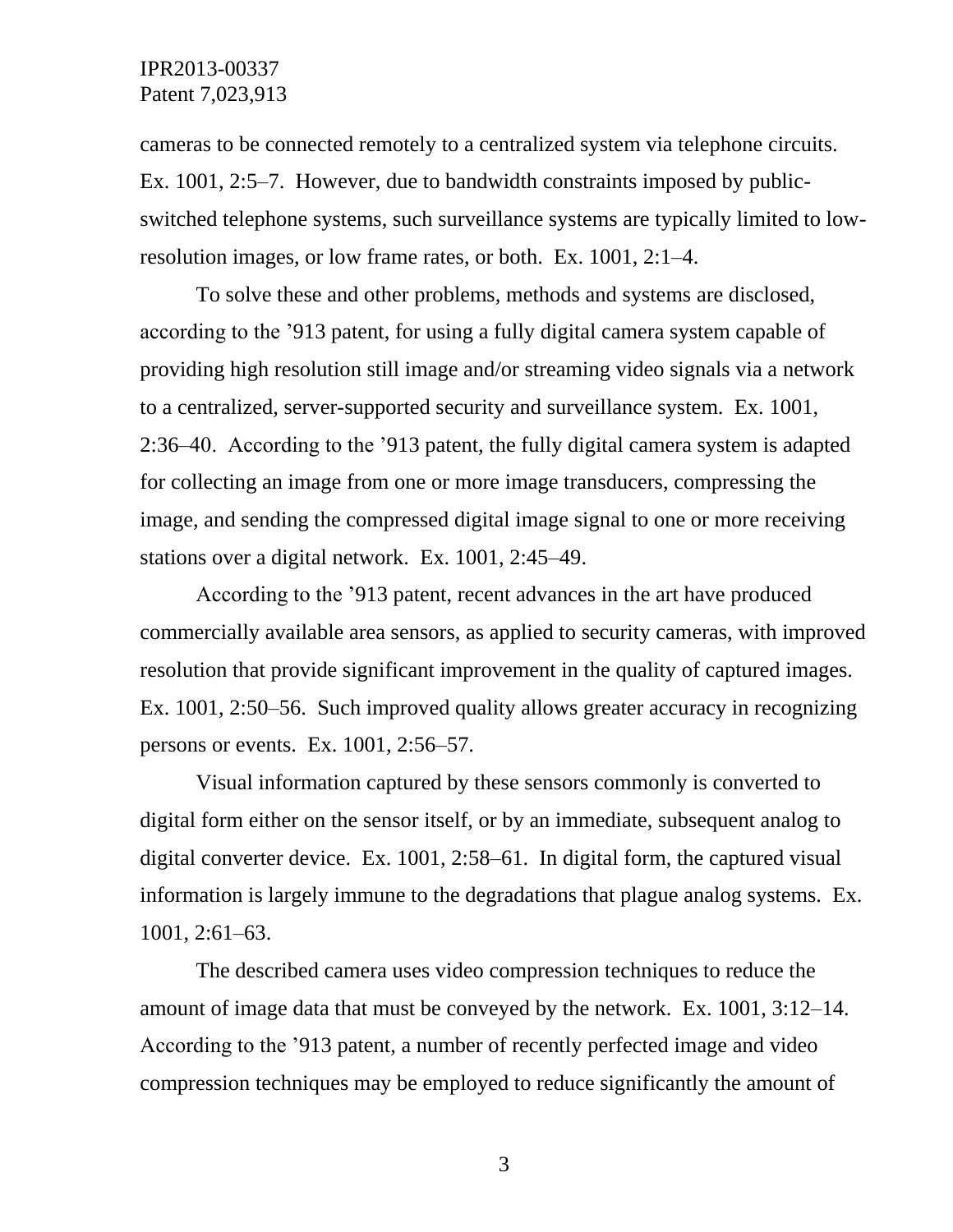visual data, while preserving the visual quality. Ex. 1001, 3:14–17. When used with adequate transmission bandwidth, or given adequate compression time, these compression techniques may produce low-loss results. Ex. 1001, 3:60–63. According to the '913 patent, a commonplace example is the DSS broadcast system, which produces broadcast-quality video at bit rates of 1 to 4 Mbits/sec using MPEG-2 compression. Ex. 1001, 3:60–65.

A variety of suitable audio compression methods also exist, when the captured audio is of sufficient quality that an attached monitoring server, upon analysis, may discern accurately sonic patterns indicative of various disturbances such as glass breakage, gunshots, and the like. Ex. 1001, 4:14–18

#### *C. Illustrative Claim*

The '913 patent includes 37 claims, of which claims 1–11, 13, 14, 17, 19, and 31–33 are challenged. Of those, claims 1, 19, and 31 are independent claims. Independent claim 1 is reproduced below.

1. A digital security camera capable of generating and transmitting digital high resolution image signals in both a full motion video format and a still image frame format, the camera comprising:

a. a plurality of image transducers each adapted for collecting digital high resolution image signals;

b. a motion video compressor associated with the image transducer for compressing full motion video images for generating a compressed full motion video image data signal;

c. a still frame compressor associated with the image transducer for compressing still frame images for generating a compressed still frame image data signal;

d. a first multiplexer for merging the compressed full motion video image data signal and the compressed still frame image data signal into a single, combined image data signal;

e. a second multiplexer for merging all of said signals into a combined data signal;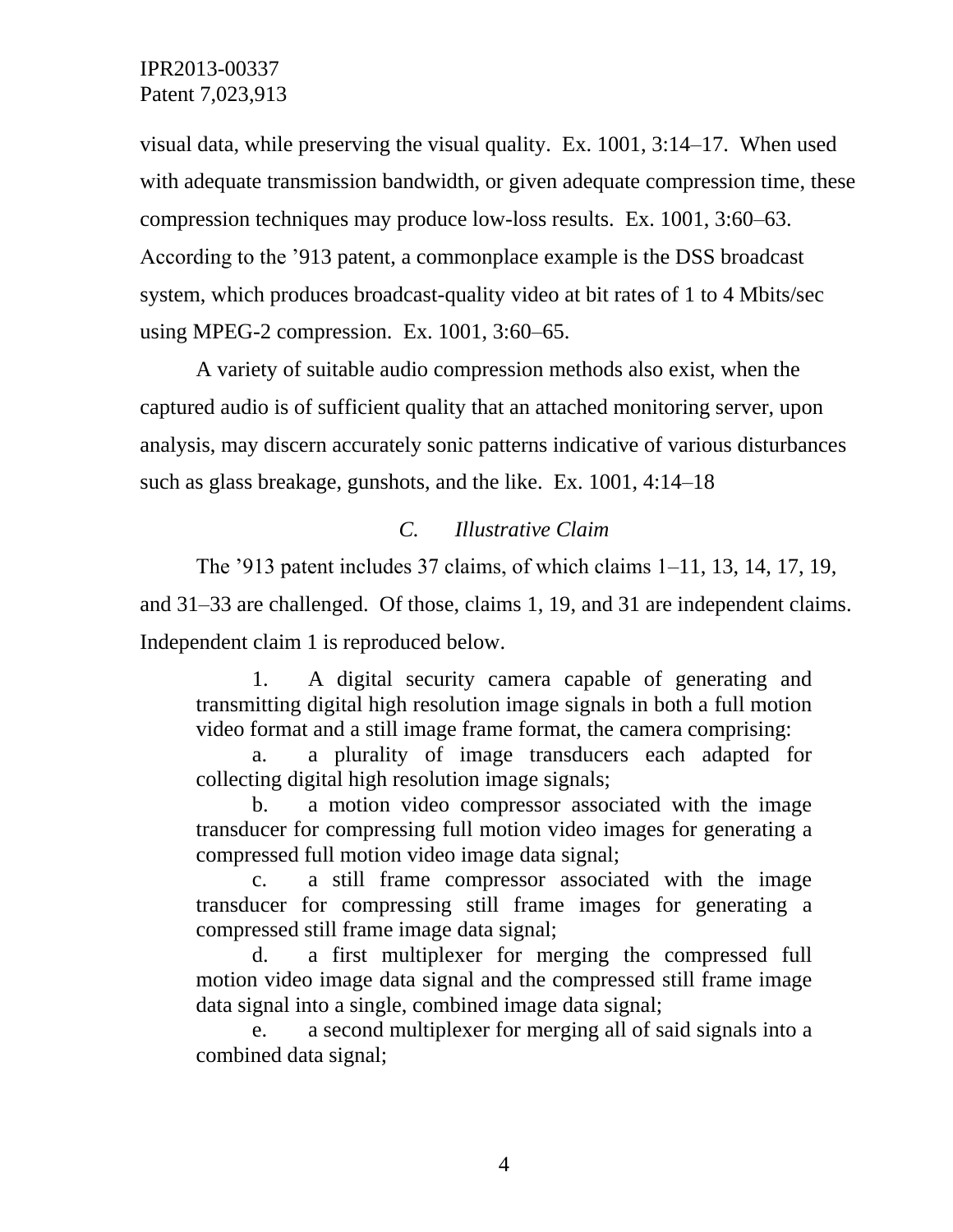f. a processor associated with the multiplexer for generating a conditioned output image signal suitable for transmission over a network;

g. a motion compressor and a still frame compressor associated with each image transducer and positioned between the image transducer and the second multiplexer; and

h. a network gateway,

wherein said camera may capture both full motion video and still frame video, alternately or simultaneously, and transmit both compressed full motion video and compressed still frame video, alternately or simultaneously.

# *D. Prior Art References Alleged to Support Unpatentability*

The following prior art references were asserted in the instituted grounds:

| Seeley           | US 6,069,655    | May 30, 2000  | Ex. 1005 |
|------------------|-----------------|---------------|----------|
| Ohki             | EP 0 920 211    | June 2, 1999  | Ex. 1006 |
| Sorokin          | US 6,522,325 B1 | Feb. 18, 2003 | Ex. 1007 |
| <b>Brusewitz</b> | US 6,038,257    | Mar. 14, 2000 | Ex. 1008 |
| Fernandez        | US 6,697,103 B1 | Feb. 24, 2004 | Ex. 1010 |

#### *E. Grounds of Unpatentability Instituted for Trial*

The following table summarizes the challenges to patentability that were instituted for *inter partes* review:

| <b>Reference(s)</b>               | <b>Basis</b> | <b>Claims</b><br><b>Challenged</b> |
|-----------------------------------|--------------|------------------------------------|
| Seeley                            | \$103(a)     | $1-4, 6, 8, 9, 17,$ and 19         |
| Seeley and Ohki                   | \$103(a)     | 13                                 |
| Seeley, Ohki, and Fernandez       | \$103(a)     | 5, 7, 10, and 11                   |
| Seeley, Ohki, and Sorokin         | \$103(a)     | 14 and $31-33$                     |
| <b>Brusewitz and Ohki</b>         | \$103(a)     | $1-6$ , $8-10$ , 13, 17, and 19    |
| Brusewitz, Ohki, and<br>Fernandez | \$103(a)     | 7 and 11                           |
| Brusewitz, Ohki, and<br>Sorokin   | \$103(a)     | 14 and $31-33$                     |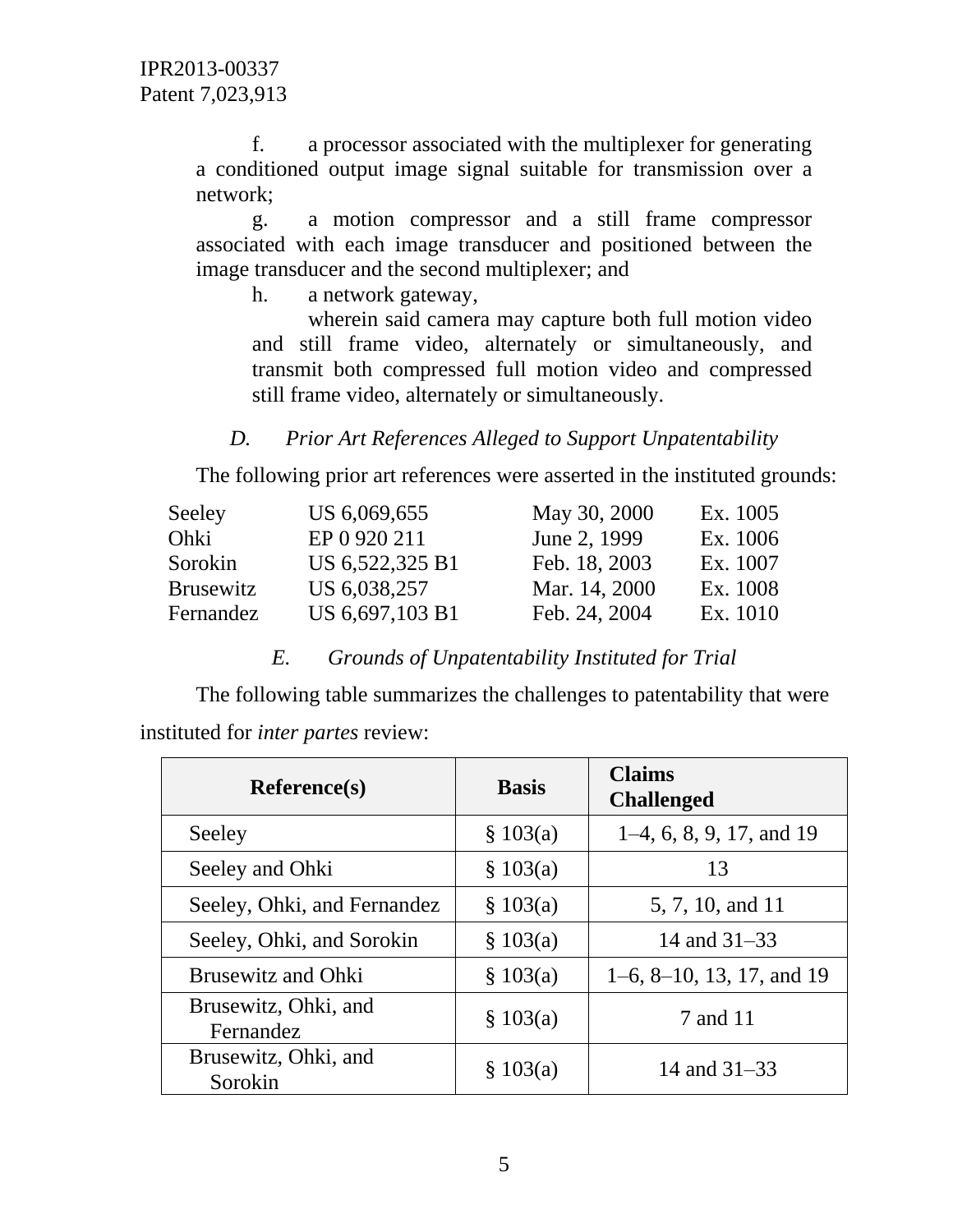## II. ANALYSIS

#### *A. Claim Construction*

In an *inter partes* review, claim terms in an unexpired patent are given their broadest reasonable construction in light of the specification of the patent in which they appear. 37 C.F.R. § 42.100(b). Claim terms also are given their ordinary and customary meaning, as would be understood by one of ordinary skill in the art in the context of the entire disclosure. *In re Translogic Tech, Inc.*, 504 F.3d 1249, 1257 (Fed. Cir. 2007).

If an inventor acts as his or her own lexicographer, the definition must be set forth in the specification with reasonable clarity, deliberateness, and precision. *Renishaw PLC v. Marposs Societa' per Azioni*, 158 F.3d 1243, 1249 (Fed. Cir. 1998).

#### *1. Compressor*

 $\overline{a}$ 

Independent claims 1, 19, and 31 each recite "compressor." Petitioner asserts that if an express construction is provided, "compressor" should be construed as "a device for reducing the number of bits needed to represent an item of digital data." Pet. 4; Reply 13–14. For support, Petitioner cites a definition of "compressor" from *Computer User's Dictionary*, as well as several portions of the '913 patent. Pet. 4; Reply 13–14 (citing Ex. 1001, 3:12–17, 5:64–66<sup>1</sup>, 8:7–12, 10:25–28, 10:48–51). In particular, Petitioner asserts that a proper construction should be limited to hardware or a combination of hardware and software, because the Specification does not refer to a disembodied software implementation of "compressor." An exemplary use of "compressor" in the '913 patent is as follows: "the capability for placing multiple sensors in a single enclosure or unit greatly

<sup>&</sup>lt;sup>1</sup> Petitioner cites "Ex. 1001, 8:64–66," but the corresponding quotation listed at page 13 of the Reply Brief is from column 5, lines 64–66 of the '913 patent.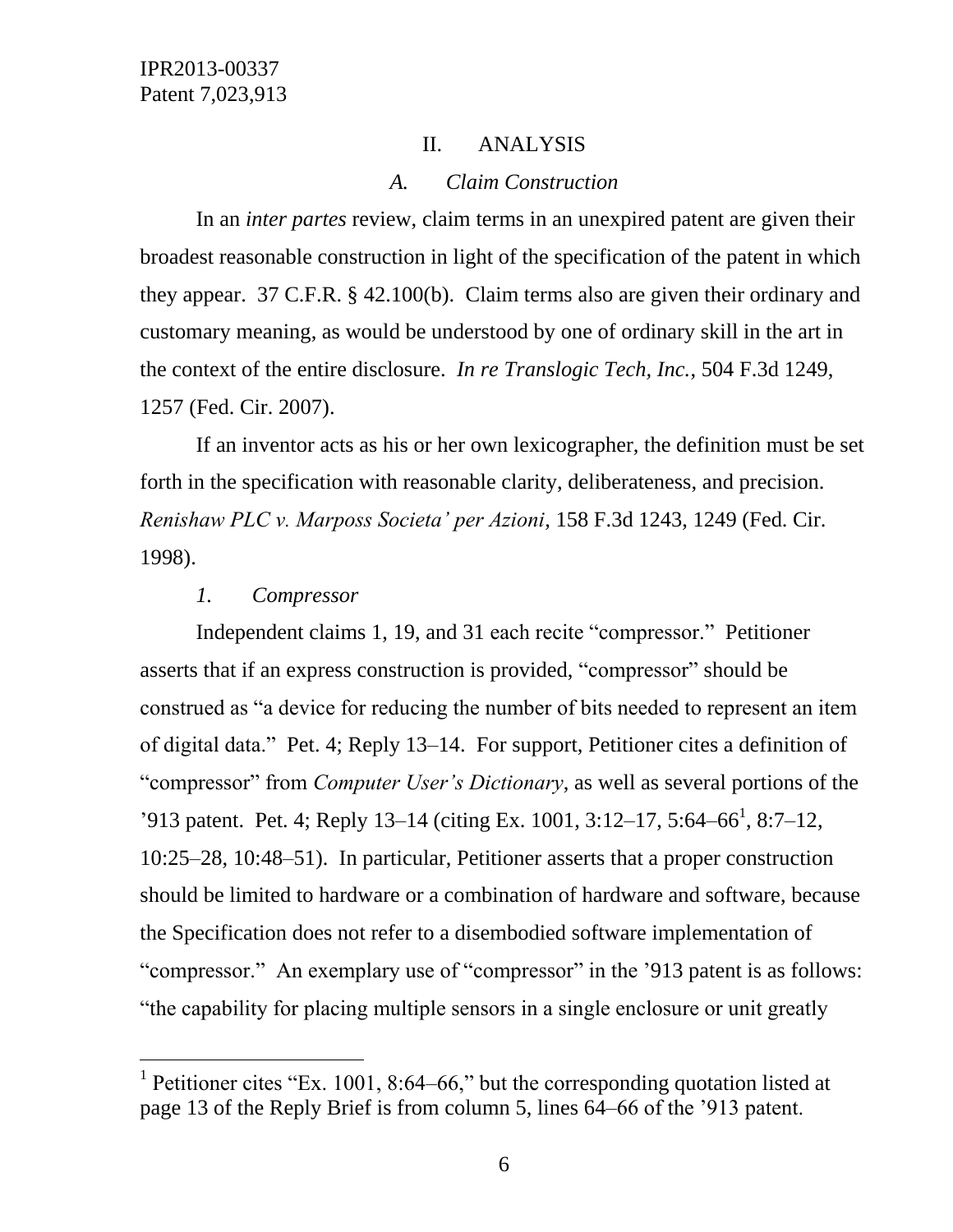increases the resolution and/or viewing range of the camera without duplicating the per unit cost associated with prior art cameras by permitting all of the sensors to communicate directly to *a single processor, compressor, transmitter circuit*." Ex. 1001, 5:60–66 (emphasis added).

Patent Owner asserts that "compressor" does not require construction, or in the alternative that it should be construed as "hardware, software or a combination for performing data compression." Specifically, Patent Owner asserts that "compressor" should not be limited to hardware because the Specification does not exclude software-based compressors. PO Resp. 5–6. For support, Patent Owner cites to a Declaration of Michael Craner, which in turn refers to a webpage [http://www.techterms.com/definition/media\\_compression](http://www.techterms.com/definition/media_compression) (Ex. 2002, "Media Compression") and the following citations: Miyazaki, T.; Kuroda, I., "Real-time software video encoder on a multimedia RISC processor," Signal Processing Systems, 1998. SIPS 98. 1998 IEEE Workshop on, vol., no., pp. 33, 42, 8–10 Oct. 1998. Ex. 2001 ¶ 21 (citing Ex. 2003, "Miyazaki"). .

We determine that Petitioner's construction constitutes the broadest reasonable interpretation in light of the Specification. Specifically, Petitioner provides an extrinsic definition of "compressor" that is consistent with the Specification, especially the portion cited above which treats "compressor" as an equivalent of hardware, such as processors and circuits. Although Patent Owner asserts that the Specification does not expressly exclude software-based compressors, the fact that the Specification does not exclude a particular implementation does not indicate that it includes it. Instead, the proper inquiry is whether the Specification would lead one of ordinary skill to determine that a broadest reasonable construction of "compressor" would include disembodied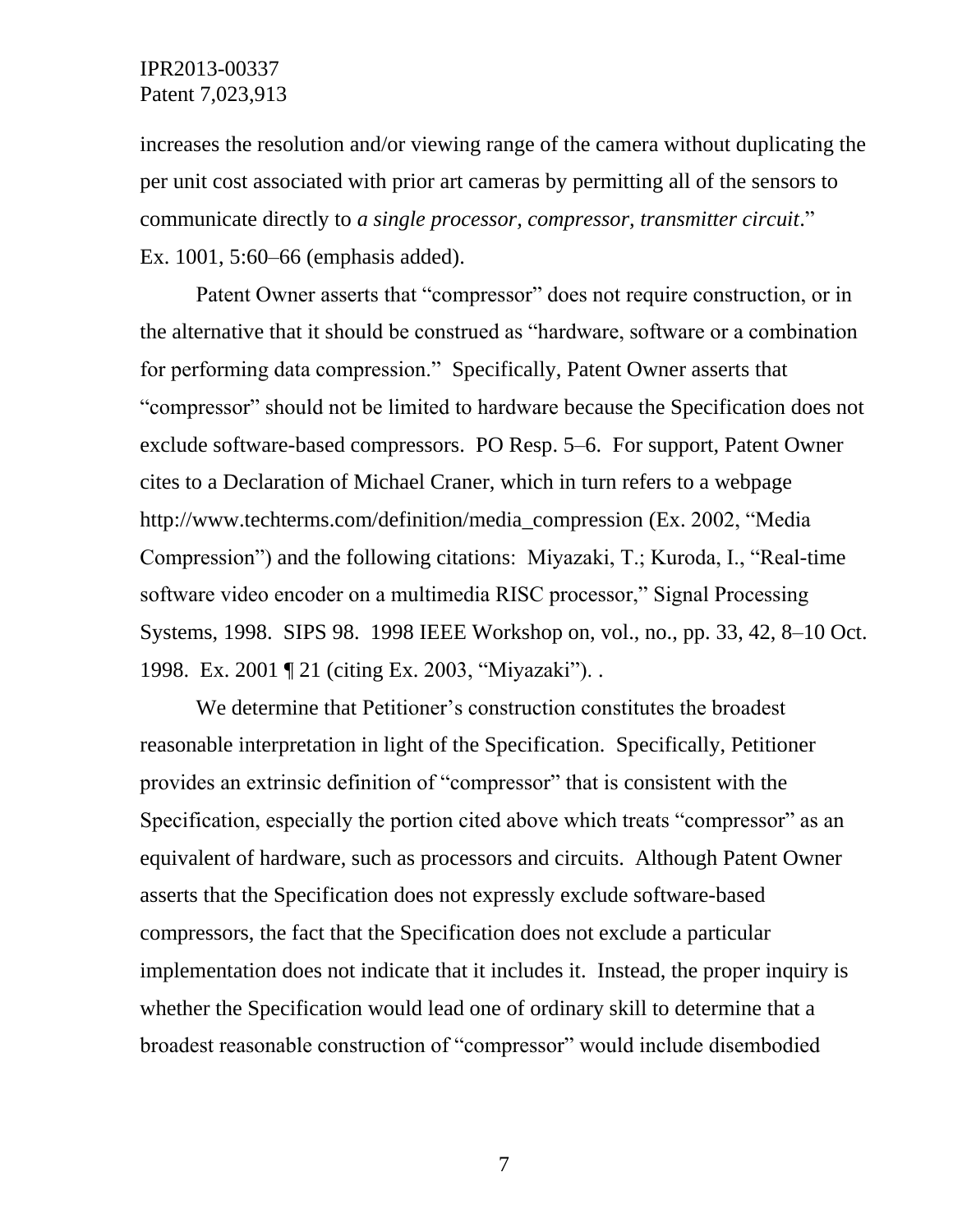software implementations. To that inquiry, Patent Owner has not provided any analysis.

Concerning the Craner Declaration, it refers to two references that allegedly provide more pertinent definitions of "compressor." After considering both references, however, we are unpersuaded that they support Patent Owner's assertion that "compressor" should include disembodied software implementations. Specifically, while Media Compression does discuss software, it does not define "compressor" as excluding hardware. Moreover, Miyazaki appears to discuss exclusively compression software implemented on processor hardware. Ex. 2003, 1 ("[a] real-time software MPEG1 video encoder on *a multimedia RISC processor, VS3OR/AV*, is presented. *The VS3OR/AV processor provides 64-bit SIMD mediaenhanced instructions*") (emphasis added).

Additionally, the Craner Declaration itself recites the following:

a compressor or multiplexor need not be limited to a specific circuit, but would be understood to a POSITA at the time of the filing of the Monroe patent to alternatively be a function that could be implemented in firmware or software on a general purpose processor or signal processor, such as a digital signal processor, graphics processor, vector processor, or similar.

Ex. 2001 ¶ 21. This is consistent with Petitioner's proposed construction, as even when viewed in a light most favorable to Patent Owner, the Craner Declaration asserts that "compressor" is software implemented on a processor, rather than disembodied software.

#### *2. Multiplexer*

Independent claims 1, 19, and 31 each recite "multiplexer." Petitioner asserts that if an express construction is provided, that "multiplexer" should be construed as "a device for combining two or more input signals into at least one output signal." Pet. 4; Reply 14. For support, Petitioner cites a definition of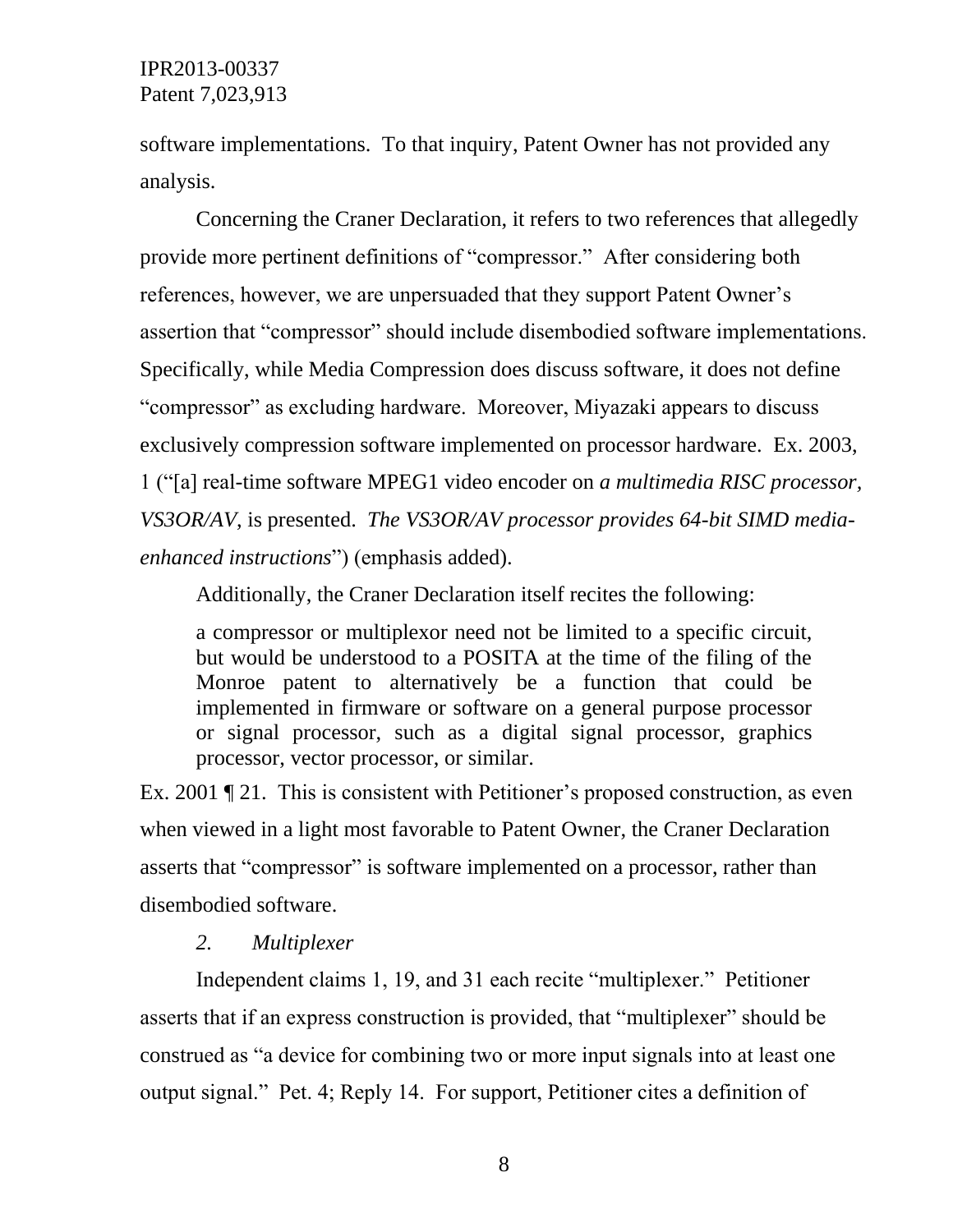"multiplexer" from *McGraw-Hill Dictionary of Scientific and Technical Terms*, several portions of the '913 patent, and cites several cases that construed "multiplexer." Pet. 4; Reply 13–14 (citing Ex. 1001, Fig. 2, 9:19–24, 10:28–30, 16:12–18). In particular, Petitioner asserts that a proper construction should be limited to hardware or a combination of hardware and software, because the Specification does not refer to a disembodied software implementation of "multiplexer." An exemplary use of "multiplexer" in the '913 patent is as follows: "A binary signal DAY/-NIGHT 334 controls the state of *a multiplexer consisting of transmission gates 360 and 362*, so as to select the output of either color imager 327a or monochrome imager 327b." Ex. 1001, 16:13–16 (emphasis added).

Patent Owner asserts that "compressor" does not require construction, or in the alternative that it should be construed as "hardware, software or a combination for performing data compression." Specifically, Patent Owner asserts that "compressor" should not be limited to hardware because the Specification does not exclude software-based compressors. PO Resp. 6–7. For support, Patent Owner cites to the Craner Declaration, which in turn refers to the following citations: Vyden, B., "A software-implemented baseband processor for digital communications," TENCON '92. "Technology Enabling Tomorrow: Computers, Communications and Automation towards the 21st Century," 1992, IEEE Region 10 International Conference, vol., no., pp. 31, 35, vol. 1, 11–13, Nov. 1992 (Ex. 2004, "Vyden.")

We determine that Petitioner's construction constitutes the broadest reasonable interpretation in light of the Specification. Specifically, Petitioner provides an extrinsic definition of "multiplexer" that is consistent with the Specification, especially by the portion cited above which treats "multiplexer" as consisting of transmission gates 360, 362, which are hardware. Although Patent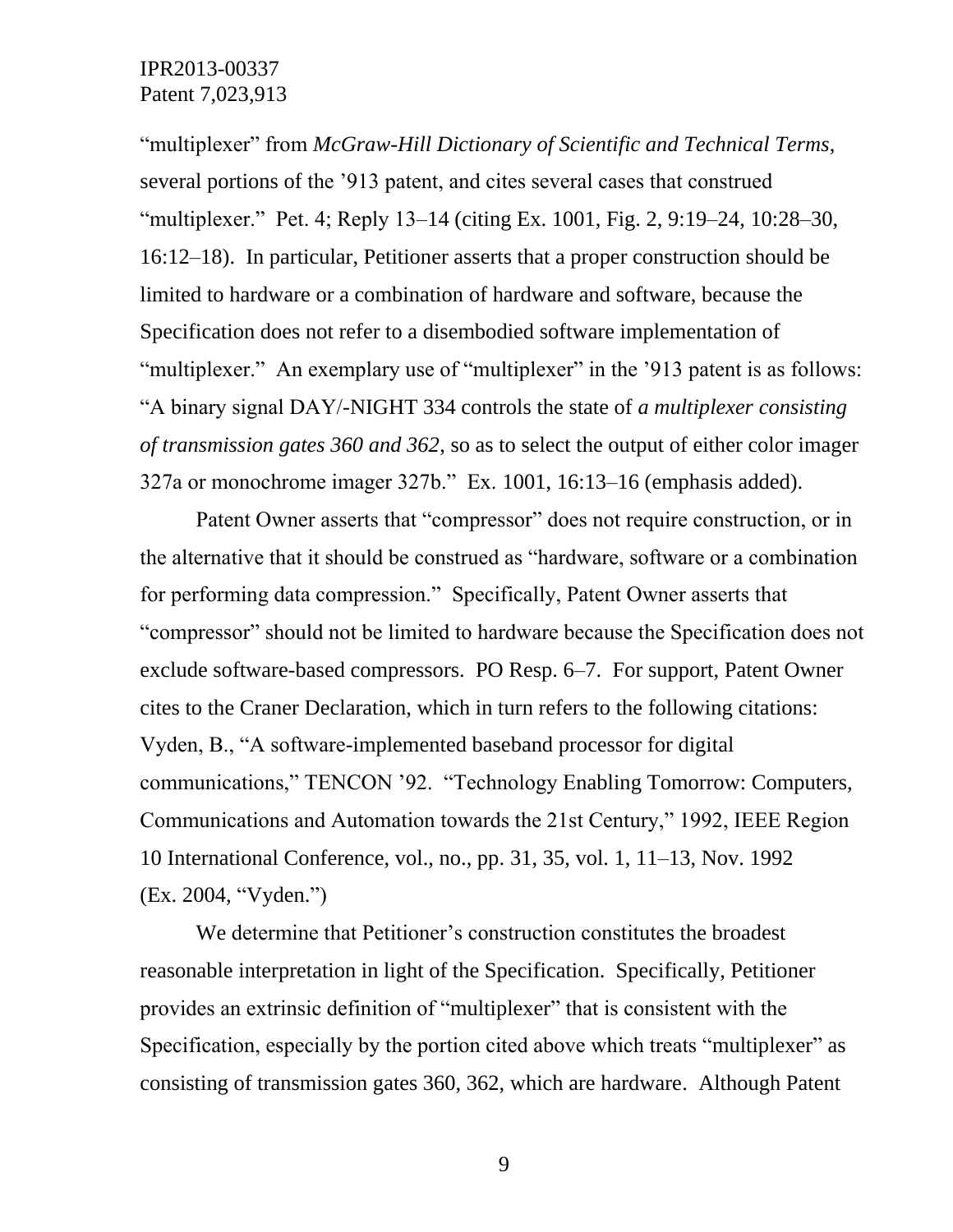Owner asserts that the Specification does not exclude software-based multiplexers, the fact that the Specification does not exclude a particular implementation does not indicate that it includes it. Instead, the proper inquiry is whether the Specification would lead one of ordinary skill to determine that a broadest reasonable construction of "multiplexer" would include disembodied software implementations. To that inquiry, Patent Owner has not provided any analysis.

Concerning the Craner Declaration, it refers to the Vyden reference that allegedly provides a more pertinent definition of "multiplexer." After considering the Vyden reference, however, we are unpersuaded that it supports Patent Owner's assertion that "multiplexer" should include disembodied software implementations. Specifically, while Vyden does discuss software, it appears to exclusively discuss multiplexer software implemented on microprocessor hardware. Ex. 2004, 1 ("[f]or reasons of flexibility and versatility, *a microprocessor was chosen as the heart of the multiplexer*, with all of the signal processing being done in software") (emphasis added).

Additionally, the Craner Declaration itself recites the following:

a compressor or multiplexor need not be limited to a specific circuit, but would be understood to a POSITA at the time of the filing of the Monroe patent to alternatively be a function that could be implemented in firmware or software on a general purpose processor or signal processor, such as a digital signal processor, graphics processor, vector processor, or similar.

Ex. 2001 ¶ 21. This is consistent with Petitioner's proposed construction, as even when viewed in a light most favorable to Patent Owner, the Craner Declaration asserts that "multiplexer" is software implemented on a processor.

*3. Network* 

Independent claims 1, 19, and 31 each recite "network." Through their positions concerning the prior art, Patent Owner asserts that "network" should be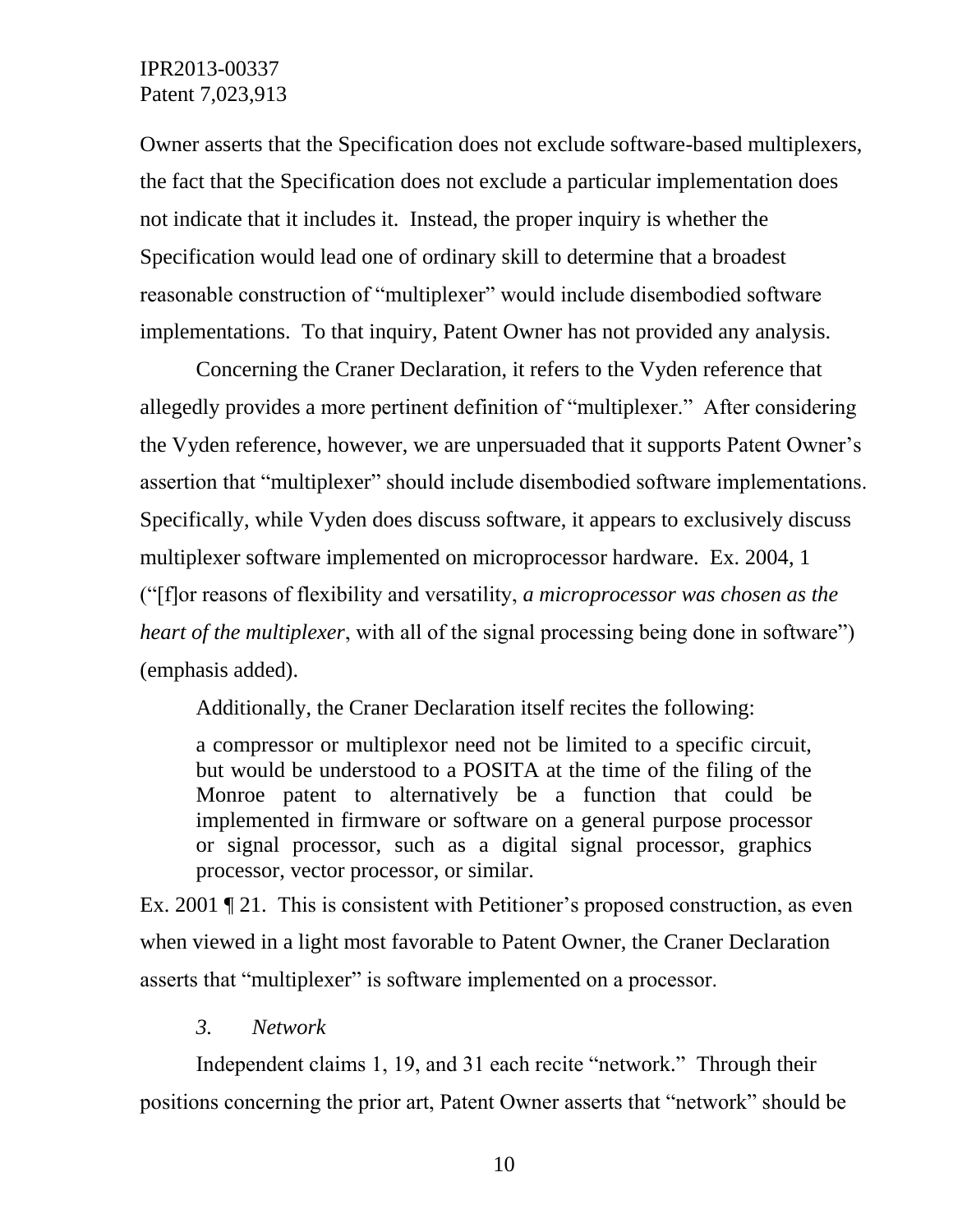construed as limited to those associated with Internet protocols, such as TCP/IP. We are not persuaded by Patent Owner's assertions.

The Specification does not set forth a definition of "network," but does provide the following guidance:

The camera described herein is designed to transport the captured and compressed visual information over a modern digital network. Modem data networks provide connected devices with high bit rates and low error rates, suitable for the transport of compressed visual data streams. Modern networks also employ protocols that render such data streams suitable for addressing and routing over interconnected networks. Modern protocols also allow connected devices to send their data to more than one destination address. These techniques, applied to security and monitoring cameras, overcome the limitation of prior-art systems that supported only one monitoring console.

Ex. 1001, 3:18–29.

In the invention, the digitized and compressed audiovisual signals are fed into a digital network, capable of flexible routing and transport of the signals. While the described invention uses Ethernet as a transport medium for the audiovisual signals, any equivalent digital network may be used.

In addition, the communication protocols used by the network and attachments thereunto embed addressing and routing information into the individual signals. This allows the digital information, produced by the attached cameras, to be efficiently routed and disseminated. *An example of this protocol is TCP/IP, commonly used in the Internet*.

Ex. 1001, 3:18–29 (emphasis added). Accordingly, we construe "network" as "a series of interconnected devices that employ protocols for sending and receiving digital data," but decline to limit such "networks" to those associated with Internet protocols, such as TCP/IP.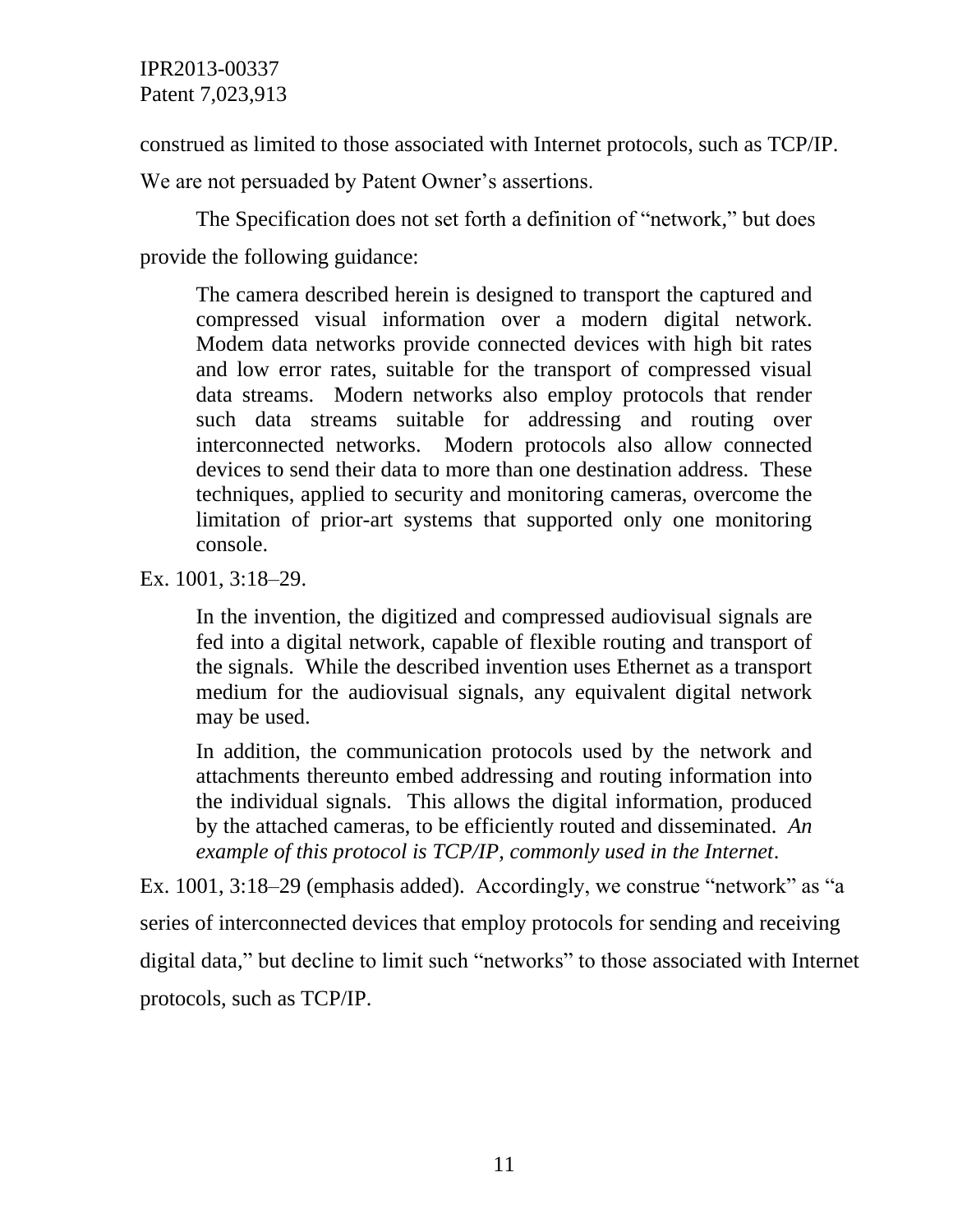## *B. Principles of Law*

To prevail in its challenges to the patentability of the claims, Petitioner must prove unpatentability by a preponderance of the evidence. 35 U.S.C. § 316(e); 37 C.F.R. § 42.1(d). A claim is unpatentable under 35 U.S.C. § 103(a) if the differences between the subject matter sought to be patented and the prior art are such that the subject matter as a whole would have been obvious at the time the invention was made to a person having ordinary skill in the art to which said subject matter pertains. *KSR Int'l Co. v. Teleflex Inc.*, 550 U.S. 398, 406 (2007). To establish obviousness of a claimed invention, all the claim limitations must be taught or suggested by the prior art. *See CFMT, Inc. v. Yieldup Int'l Corp.*, 349 F.3d 1333, 1342 (Fed. Cir. 2003); *In re Royka*, 490 F.2d 981, 985 (CCPA 1974). A patent claim composed of several elements, however, is not proved obvious merely by demonstrating that each of its elements was known, independently, in the prior art. *KSR Int'l Co.*, 550 U.S. at 419. In that regard, for an obviousness analysis it can be important to identify a reason that would have prompted one of skill in the art to combine prior art elements in the way the claimed invention does. *Id*. However, a precise teaching directed to the specific subject matter of a challenged claim is not necessary to establish obviousness. *Id*. Rather, obviousness must be gauged in view of common sense and the creativity of an ordinarily skilled artisan. *Id*. Moreover, obviousness can be established when the prior art itself would have suggested the claimed subject matter to a person of ordinary skill in the art. *In re Rinehart*, 531 F.2d 1048, 1051 (CCPA 1976).

We analyze the instituted grounds of unpatentability in accordance with the above-stated principles.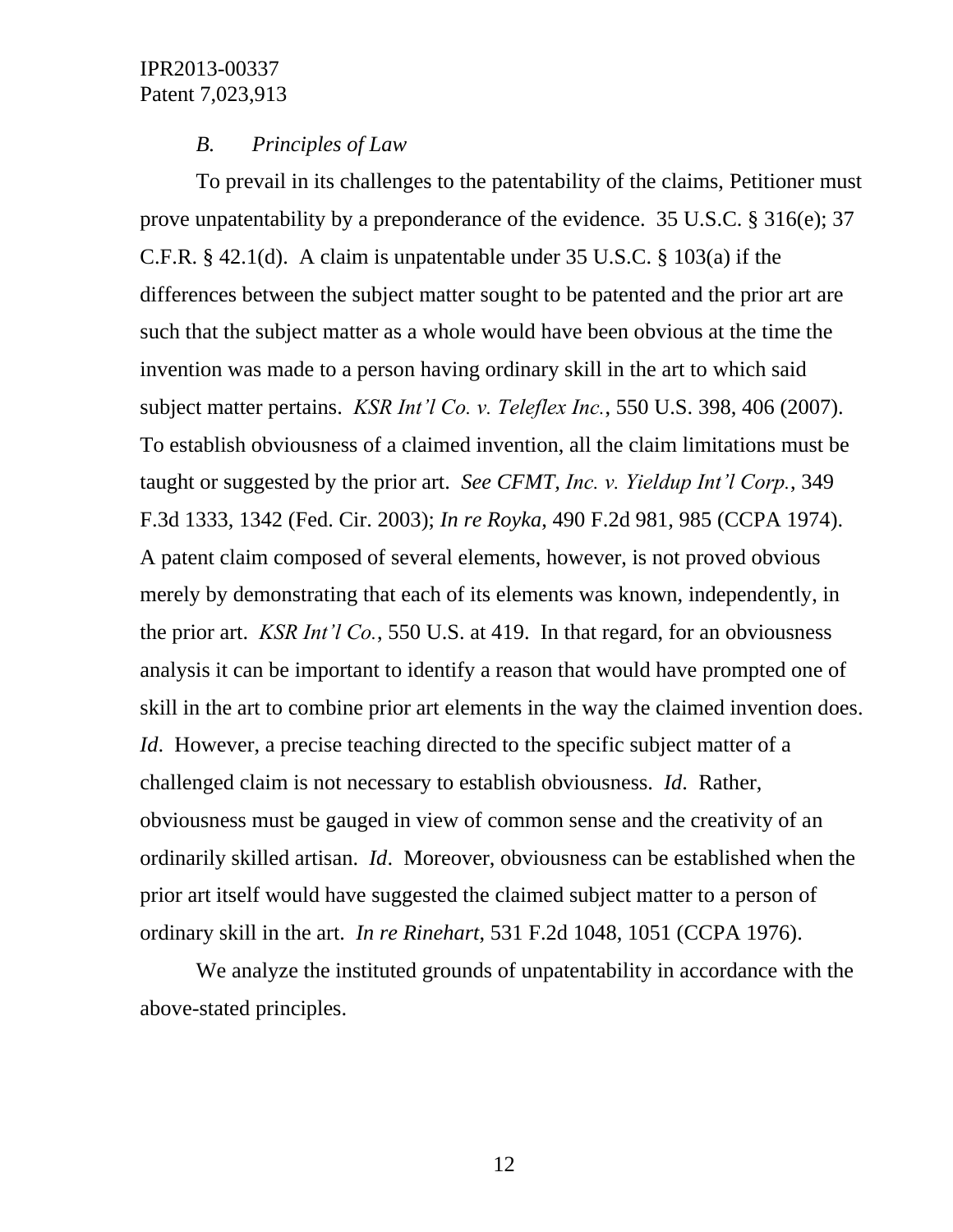*C. Claims 1–4, 6, 8, 9, 17, and 19 — Alleged Obviousness over Seeley*

Petitioner asserts that claims 1–4, 6, 8, 9, 17, and 19 are unpatentable under 35 U.S.C. § 103(a) as obvious over Seeley. Pet. 7–15. Patent Owner disagrees with Petitioner's assertions. PO Resp. 7–14.

#### *1. Seeley (Exhibit 1005)*

Seeley discloses a video security system having components physically located at a premises being protected, and components located at a central station from which a number of premises can be monitored simultaneously. Ex. 1005, 1:25–28. Figure 7, shown below, illustrates one embodiment of such a system.



Fig. 7 is a block diagram of a site control unit ("SCU") installed on a premises.

Figure 7 shows SCU 12, including cameras 22. Ex. 1005, 10:43–46. A function of SCU 12 is to look intelligently at video acquired from each of cameras 22 to determine if an intruder is present within any of the scenes viewed by cameras 22. Ex. 1005, 9:24–27. SCU 12 includes image acquisition section 24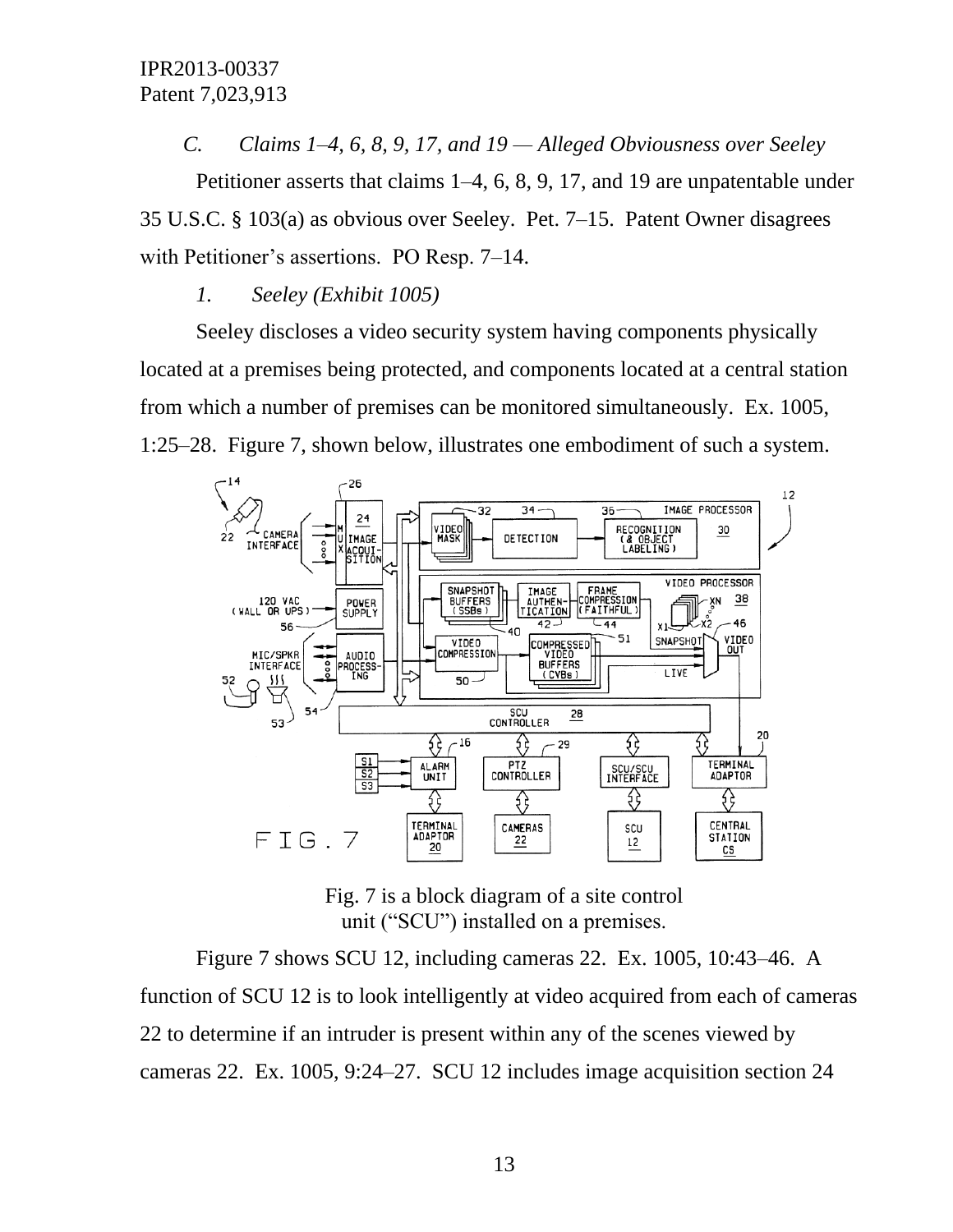which receives video signals from each of cameras 22, these signals representing images of scenes observed by respective cameras 22. Ex. 1005, 10:43–46.

When motion is detected, cameras 22 take full frame images of the scene. Ex. 1005, 12:66–67. Motion may be detected by sensors S1–S3 via alarm unit 16. Ex. 1005, 12:23–24. The full frame images then are sent to and compressed at frame compression module 44, before being supplied to central station CS via video output 46 of SCU 12 and terminal adapter 20. Ex. 1005, 13:27–30. Images from cameras 22 also are supplied to video compression module 50. Ex. 1005, 18:26–28. From compression module 50, compressed images may be sent directly (i.e., live) through video output 46 to central station CS via terminal adaptor 20. Ex. 1005, 18:34–36; Fig. 7. An example of terminal adaptor 20 is shown below in Figure 12.



Fig. 12 is a block diagram of a terminal adaptor.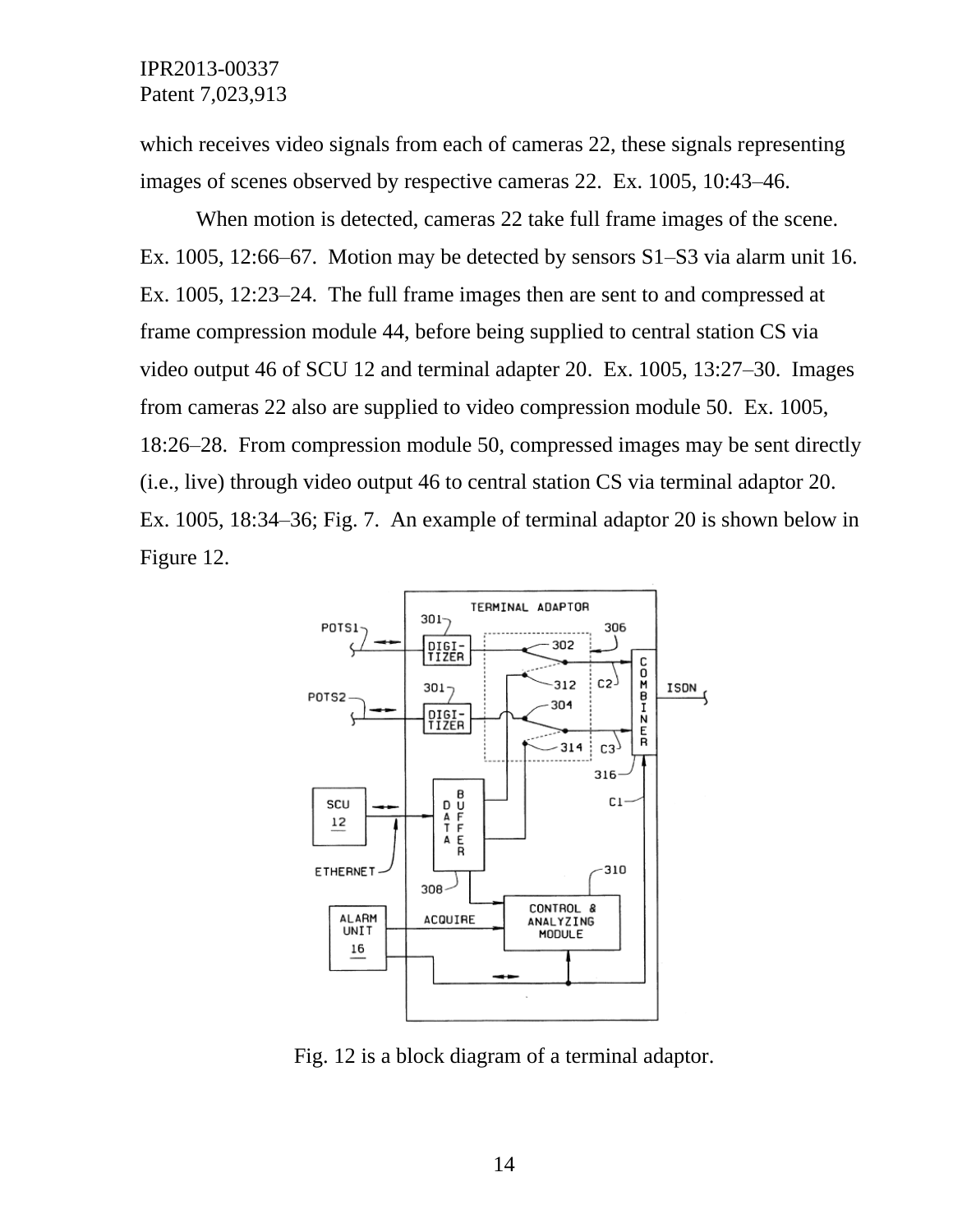Figure 12 shows that video signals transmitted from SCU 12 now flow through data buffer 308 and switch 306 to communication lines C2, C3. Ex. 1005, 14:19– 22. Communication lines C2, C3 are combined with communication line C1 at combiner module 316 to form an Integrated Services Digital Network ("ISDN") communication path. Ex. 1005, 14:31–33.

#### *2. Petitioner's Position*

Petitioner asserts that claims 1–4, 6, 8, 9, 17, and 19 are unpatentable under 35 U.S.C. § 103(a) as obvious over Seeley. Pet. 7–15. In support of this asserted ground of unpatentability, Petitioner provides detailed explanations as to how the subject matter of each claim is at least suggested by Seeley, and relies on a Declaration of Dr. Stephen B. Wicker. Pet. 7–15 (citing Ex. 1003 ¶¶ 37–39). Specifically, Petitioner cites portions of Seeley as disclosing every limitation of claims 1–4, 6, 8, 9, 17, and 19, except for certain features, and then proposes modifying Seeley in view of Dr. Wicker's Declaration with regard to the level of ordinary skill in the art so as to render obvious the claimed invention as a whole. *Id.*

For example, independent claim 1 requires a plurality of image transducers. Seeley discloses cameras 22. Ex. 1005, 10:43–46. Independent claim 1 requires further a motion video compressor and a still frame compressor. Seeley discloses video compression module 50 and frame compression module 44. Ex. 1005, 13:27–30, 18:26–28. Independent claim 1 requires also a first multiplexer and a second multiplexer. Seeley discloses video out 46 and combiner module 316. Ex. 1005, 13:27–30; 14:31–33. Independent claim 1 requires additionally a network gateway. Seeley discloses an ISDN communication path. Ex. 1005, 14:31–33. Independent claim 1 requires "wherein said camera may capture both full motion video and still frame video, alternately or simultaneously, and transmit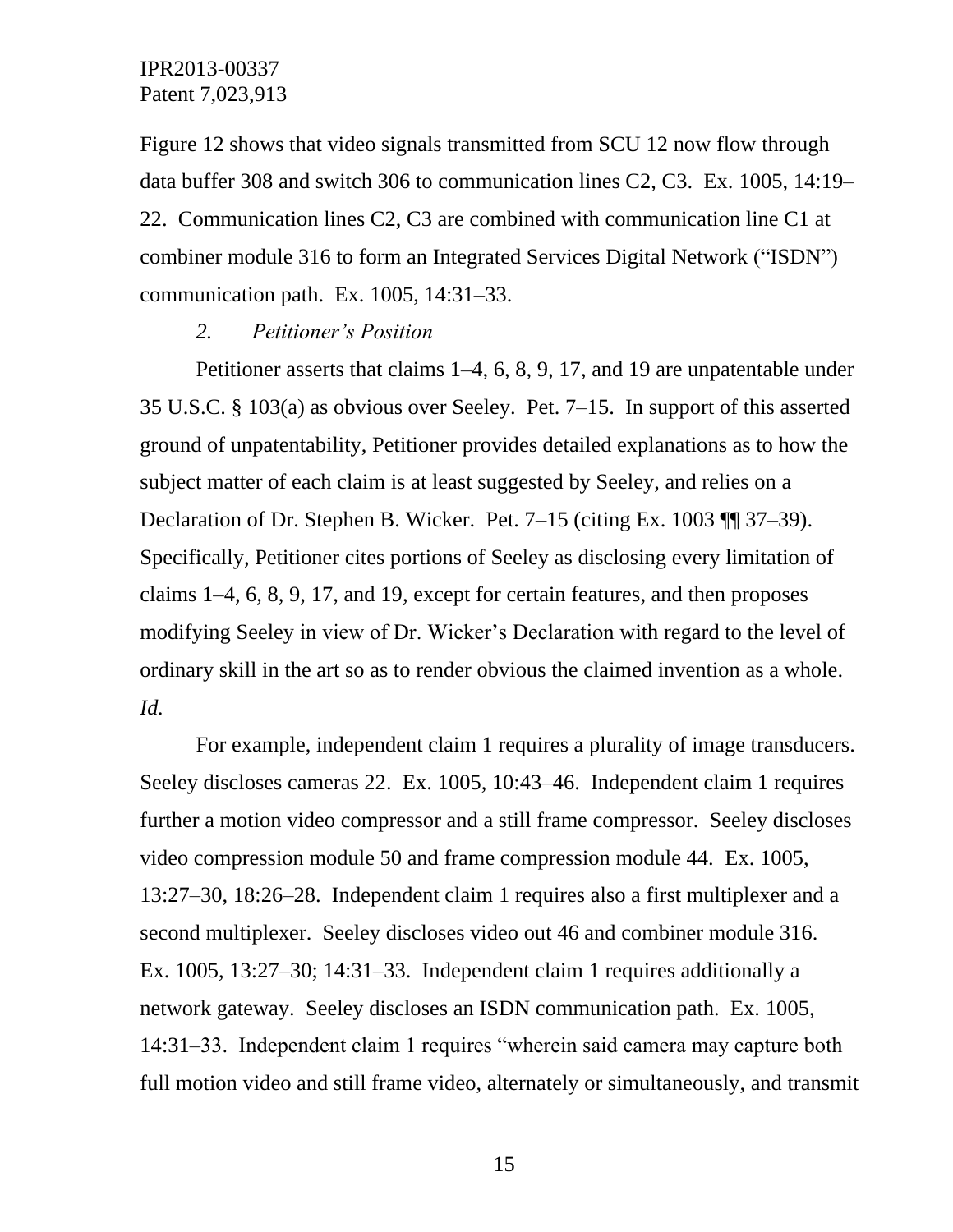both compressed full motion video and compressed still frame video, alternately or simultaneously." Seeley discloses that during an alarm condition, snapshots, compressed video, live video, and audio are sent back and forth over the ISDN communication path. Ex. 1005, 14:35–37.

Petitioner sets forth similar analyses for claims 2–4, 6, 8, 9, 17, and 19.

### *3. Patent Owner's Response and Analysis*

Patent Owner asserts the following: "in Seeley the only compressors  $(50 \&$ 44), multiplexor (46 and 316) and processor (30) reside in an SCU 12, which is apart from camera 22." Presumably Patent Owner asserts that this is relevant, because independent claim 1 recites "a motion compressor and a still frame compressor associated with each image transducer," and independent claim 19 requires a motion video compressor, a still frame compressor, and a first multiplexer "associated with each image transducer." Patent Owner's assertions are misplaced, though, because neither independent claim 1 nor independent claim 19 requires that any compressor or multiplexer reside within an image transducer. Independent claims 1 and 19 only require that the compressor or multiplexer be "associated with each image transducer." To that end, all of compressors 44, 50 and multiplexer 46, 316 of Seeley are associated with each of cameras 22, in that transmissions from each of cameras 22 are processed by compressors 44, 50 and multiplexer 46, 316.

Insofar as Patent Owner may be asserting that each image transducer must have its own exclusive compressor or multiplexer, such a limitation is not set forth in the claims, and appears to be an attempt by Patent Owner to improperly import a limitation from the Specification. *CollegeNet, Inc. v. ApplyYourself, Inc.*, 418 F.3d 1225, 1231 (Fed. Cir. 2005) (while the specification can be examined for proper context of a claim term, limitations from the specification will not be imported into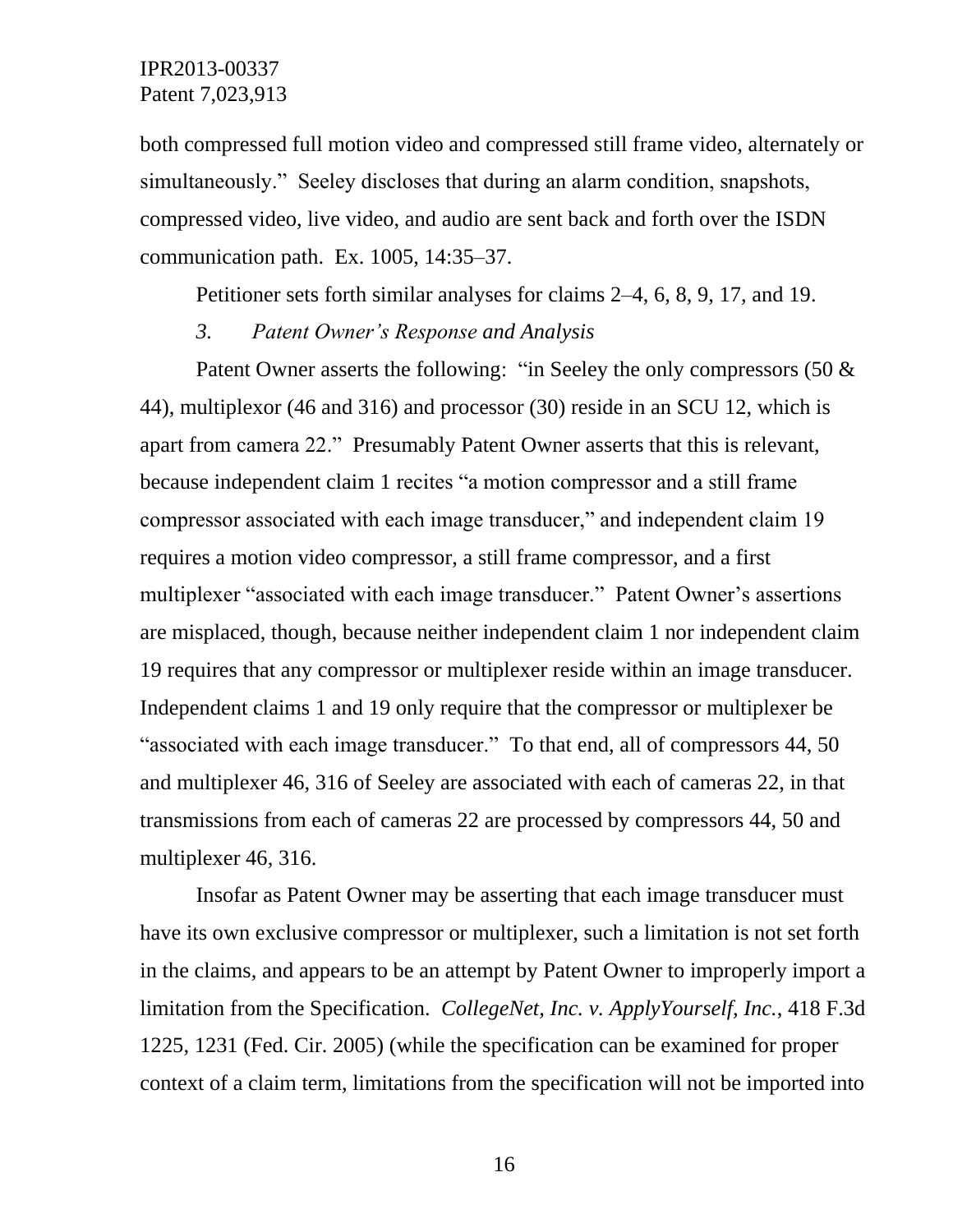the claims). Similarly, insofar as Patent Owner may be asserting that all recited components must be enclosed in a single housing, such a limitation is also not set forth in the claims.

Patent Owner asserts further that Seeley does not disclose a "second multiplexer," as recited in independent claims 1 and 19, because combiner 316 of Seeley does not include an associated processor. PO Resp. 10–11 (citing Ex. 2001 ¶ 26). Specifically, the Craner Declaration asserts that any processor associated with combiner 316 is not configured "for generating a conditioned output image signal suitable for transmission over a network," as recited in independent claims 1 and 19, because Seeley only discloses circuitry for a point-to-point ISDN interface, and not for an Internet protocol network. We are not persuaded by Patent Owner's assertions, because as set forth above, we construe "network" as "a series of interconnected devices that employ protocols for sending and receiving digital data," and decline to limit such "networks" to only those associated with Internet protocols, such as TCP/IP. Combiner 316 of Seeley processes digital signals for transmission over an ISDN communication path (Ex. 1005, 14:19–33), and thus we are persuaded that Seeley discloses a processor associated with a multiplexer "for generating a conditioned output image signal suitable for transmission over a network," as recited by independent claims 1 and 19.

Patent Owner asserts also that Seeley does not disclose a "network," as recited in independent claims 1 and 19. Specifically, the Craner Declaration asserts that Seeley does not disclose an Internet protocol network, such as TCP/IP. Ex. 2001 ¶¶ 28–41. Patent Owner's assertions are misplaced because, as set forth above, we construe "network" as "a series of interconnected devices that employ protocols for sending and receiving digital data," and decline to limit such "networks" to only those associated with Internet protocols, such as TCP/IP.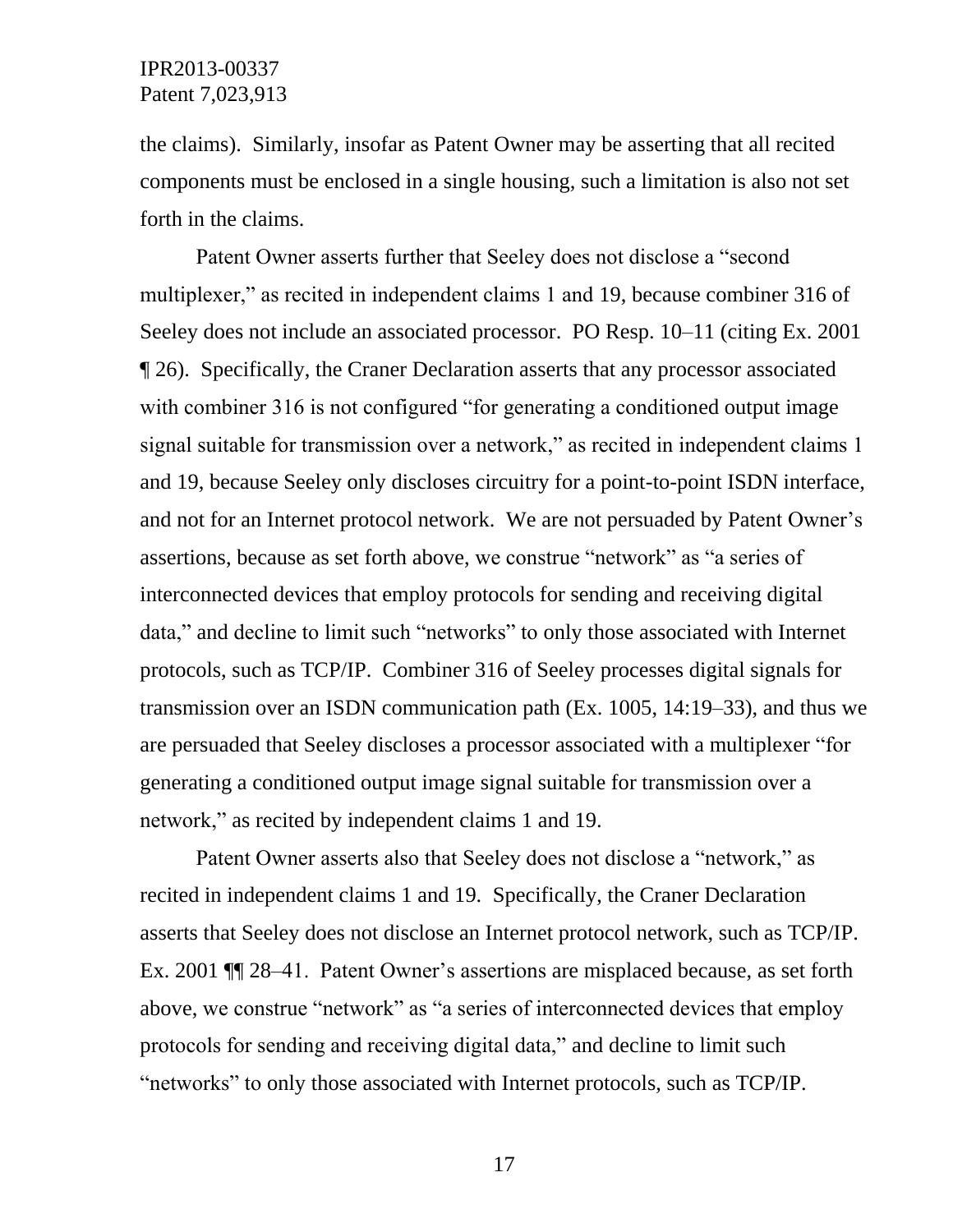Accordingly, we are persuaded that Seeley's ISDN corresponds properly to the "network" recited in independent claims 1 and 19.

Patent Owner asserts additionally that Petitioner does not provide any reasoning or evidence as to how the prior art is modified or combined in the way the claimed invention is arranged. As an initial mater, we note that Patent Owner does not identify any specific modifications or combinations set forth by Petitioner with which they disagree for lack of reasoning or evidence. Moreover, we are not persuaded by Patent Owner's assertions, because Petitioner has provided such reasoning and evidence in the form of the Wicker Declaration and the prior art references. For example, Petitioner asserts the following concerning claim 17:

Although Seeley does not explicitly reference an MPEG chip, as noted in claim 17, MPEG was a well-known video compression standard at the time of the invention. It would have been obvious to a person having ordinary skill in the art at the time of the invention that the video compression module 50 could use the MPEG compression standard, as MPEG was one of a limited number of well known, commonly used video compression standards at that time. Wicker Decl., ¶ 37.

Pet. 13 (citing Ex. 1003 ¶ 37). In setting forth this position, Petitioner cites video compression module 50 of Seeley, a fact from the prior art, and provides articulated reasoning as to why one of ordinary skill would have known that video compression module 50 could use the MPEG compression standard.

*4. Conclusion*

After considering Petitioner's and Patent Owner's positions, as well as their supporting evidence, we determine that, by a preponderance of the evidence, Petitioner has met its burden for showing that claims 1–4, 6, 8, 9, 17, and 19 of the '913 patent are unpatentable over Seeley.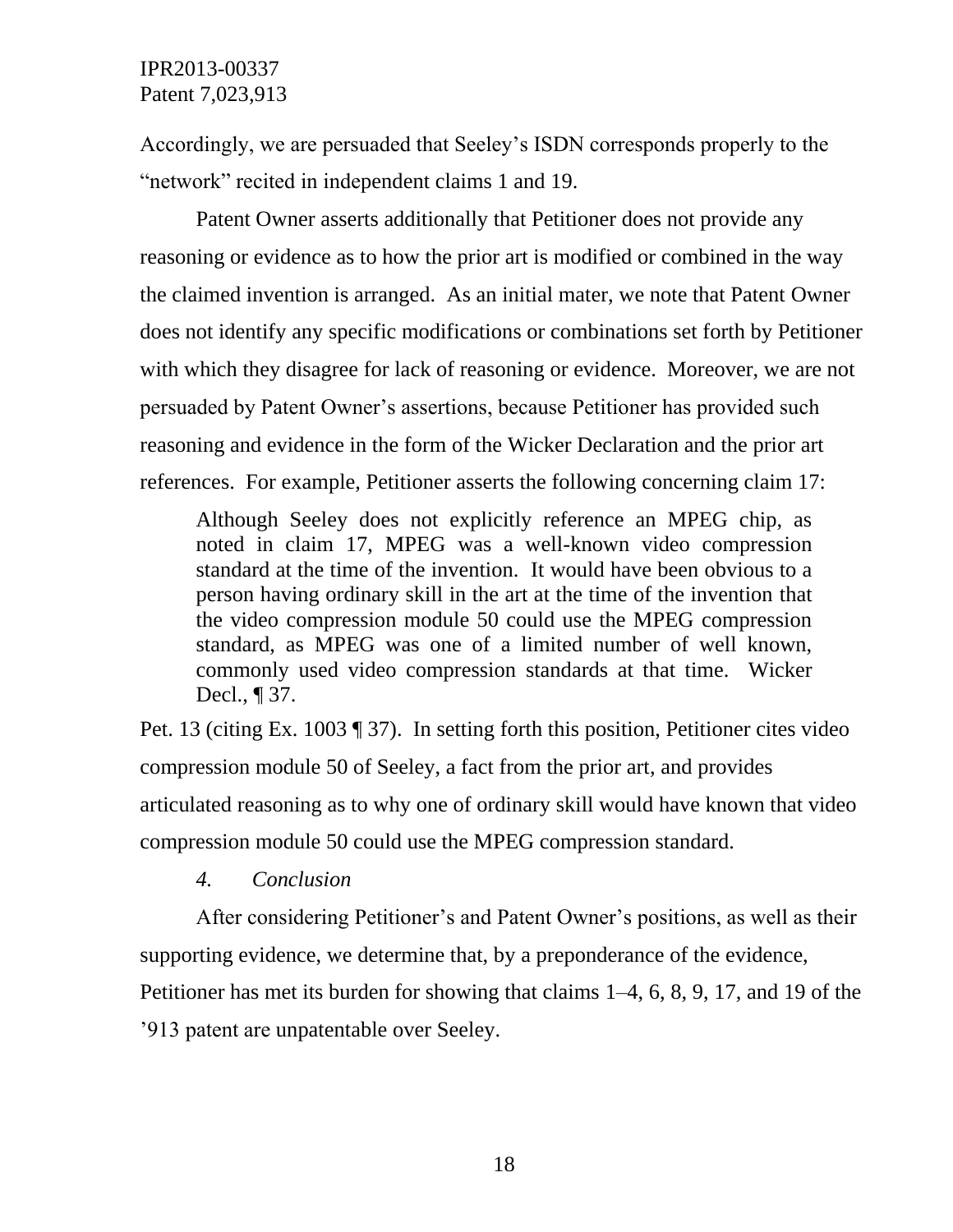## *D. Claims 1–6, 8–10, 13, 17, and 19 — Alleged Obviousness over Brusewitz and Ohki*

Petitioner asserts that claims 1–6, 8–10, 13, 17, and 19 are unpatentable under 35 U.S.C. § 103(a) as obvious over Brusewitz and Ohki. Pet. 23–34. Patent Owner disagrees with Petitioner's assertions. PO Resp. 11–14.

#### *1. Brusewitz (Exhibit 1008)*

Brusewitz discloses systems and methods for improving display of high resolution still images through integration with a corresponding lower resolution video image. Ex. 1008, 1:11–14. An example of a system of Brusewitz is shown below in Figure 1.



FIG. 1

Figure 1 is a block diagram of an electronic imaging system.

Figure 1 shows camera 10 forwarding digital image data to subsampler device 14 of imaging system 6. Ex. 1008, 2:67–3:2. Encoder 16 then encodes and compresses the digital image data into a video signal stream. Ex. 1008, 3:14–22.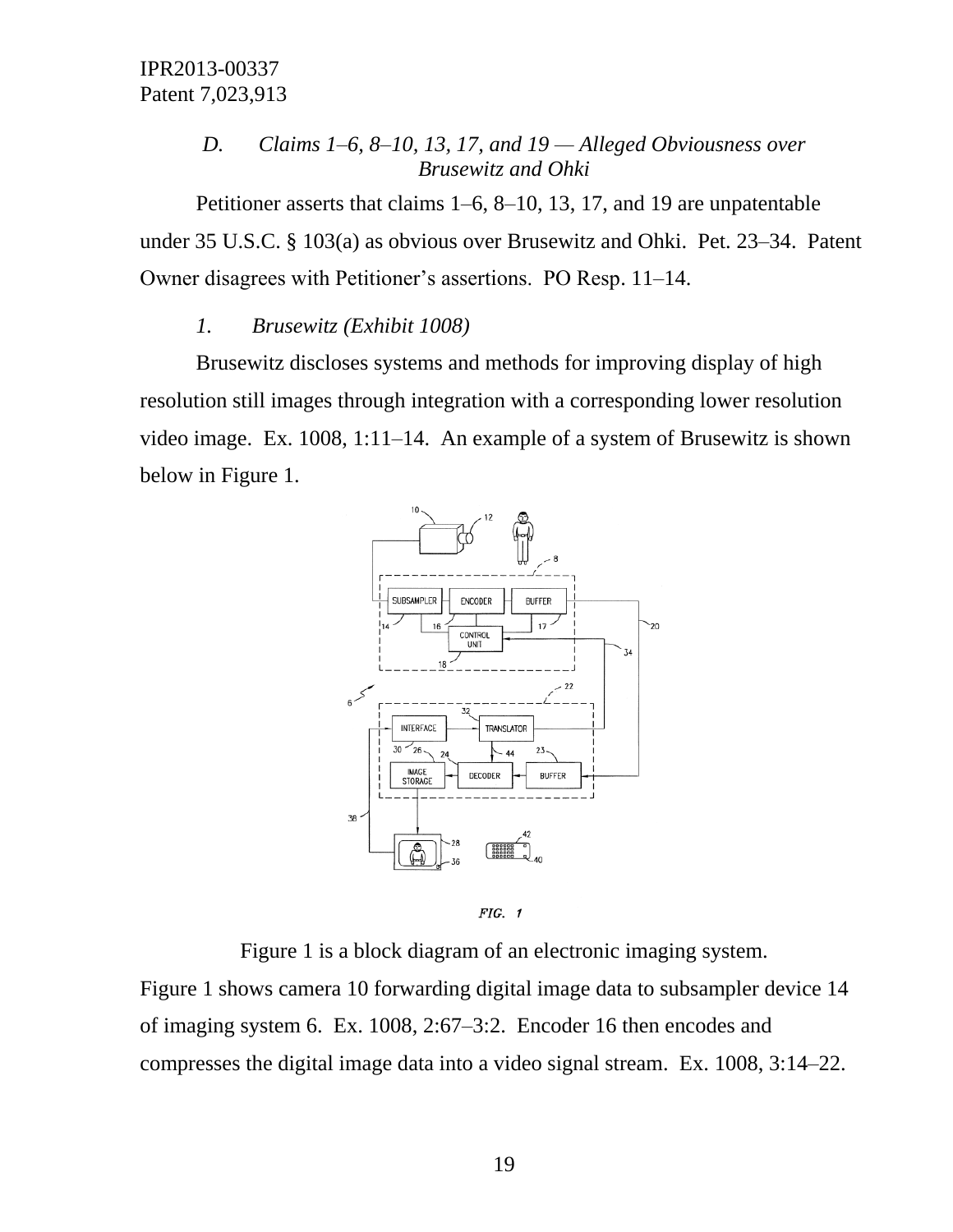The video signal stream then may be transmitted wirelessly over GSM channels. Ex. 1008, 7:66–8:8.

Brusewitz discloses that conventional video imaging capabilities may be combined with still image management. Ex. 1008, 5:5–8. For example, imaging system 6 may operate in normal video mode, displaying a conventional 30 frames per second sequence of images at a conventional video resolution. Ex. 1008, 5:8– 11. However, when a user observes something of interest, the user may request a higher resolution still image. Ex. 1008, 5:11–14. Since high resolution images require a much greater number of bits than conventional video image frames, transmission of such a high resolution image usually takes much longer than transmission of video image frames. Ex. 1008, 5:26–32. While the high resolution image is being processed, production of video image frames either is suspended or continues at a lower bit rate, e.g., through interleaving with the high resolution image. Ex. 1008, 5:32–35. Conventional video systems employing still picture capabilities handle the two images differently and independently. Ex. 1008, 5:36– 38.

#### *2. Ohki (Exhibit 1006)*

Figure 12 of Ohki is shown below.



Figure 12 is a front view that shows a layout of cameras on an image forming apparatus.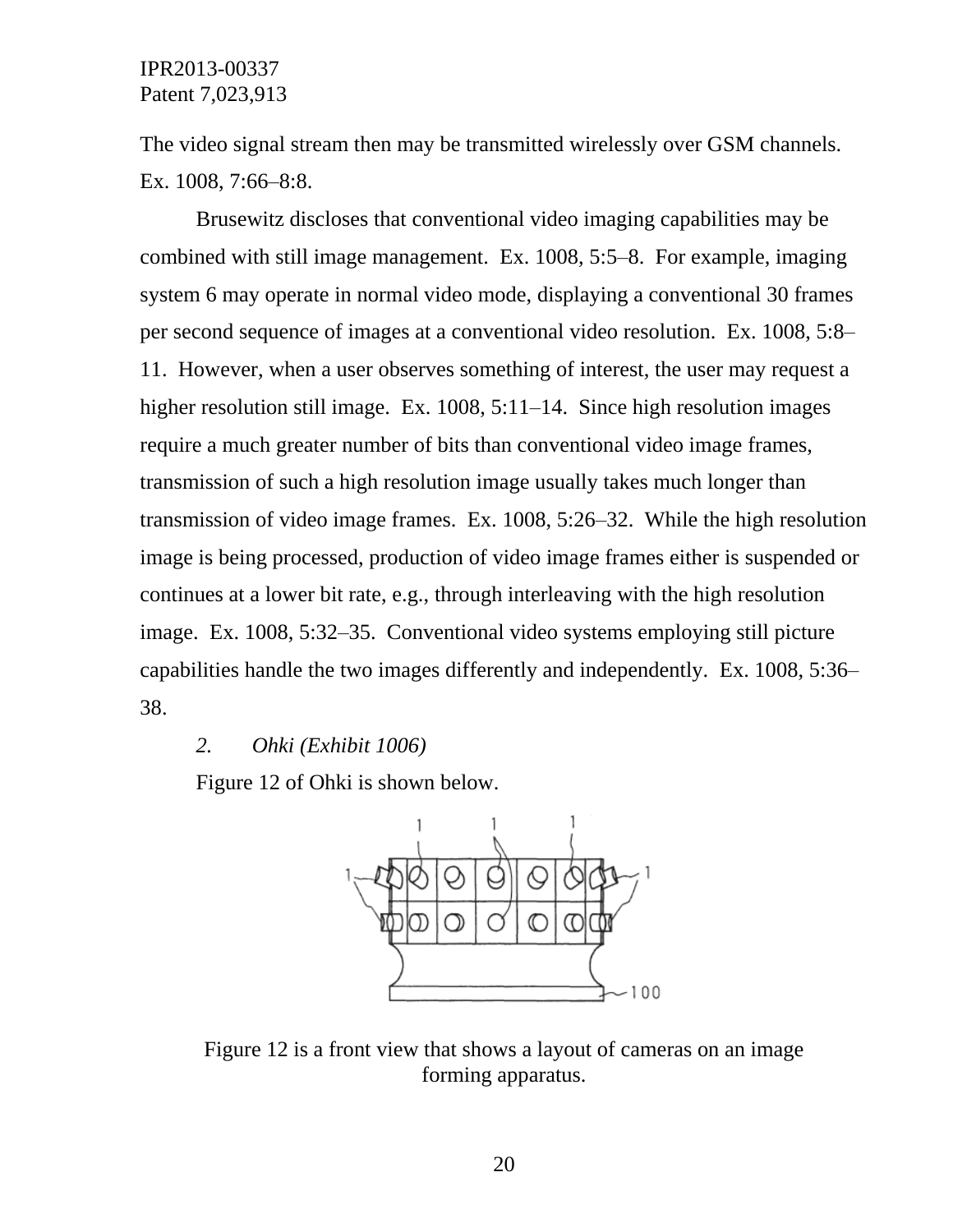Ohki discloses a plurality of cameras 1 placed on an upper side face of camera mounting base 100 in a circumferential direction. Ex. 1006, col. 4, ¶ 15. Such a configuration allows images to be collected simultaneously and joined or synthesized to form an image stretching over at least a portion of a region in a circumferential direction. Ex. 1006, col. 2, ¶ 8.

#### *3. Petitioner's Position*

Petitioner asserts that claims 1–6, 8–10, 13, 17, and 19 are unpatentable under 35 U.S.C. § 103(a) as obvious over Seeley. Pet. 23–34. In support of this asserted ground of unpatentability, Petitioner provides detailed explanations as to how the subject matter of each claim is at least suggested by Brusewitz and Ohki, and relies on Dr. Wicker's Declaration. Pet. 23–34 (citing Ex. 1003 ¶¶ 54–58). Specifically, Petitioner cites portions of Seeley as disclosing every limitation of claims 1–6, 8–10, 13, 17, and 19, except for certain features, and then proposes modifying Brusewitz in view of Ohki so as to render obvious those features.

For example, independent claim 1 recites "a plurality of image transducers each adapted for collecting digital high resolution image signals." Brusewitz discloses camera 10, which collects high resolution images. Ex. 1008, 5:26–32, Fig. 1. Petitioner then cites Ohki for disclosing a plurality of image transducers, and contends the following:

It would have been obvious to a person having ordinary skill in the art at the time of the invention to mount multiple cameras of the type taught by Brusewitz in an arrangement as taught by Ohki in order to provide a larger viewing area such as a complete or panoramic view of an area. This combination would be a simple well-known substitution of multiple cameras for a single camera in order to obtain predictable results. Wicker Decl., ¶¶ 56–57.

Pet. 25 (citing Ex. 1003 ¶¶ 56–57).

Independent claim 1 recites the following: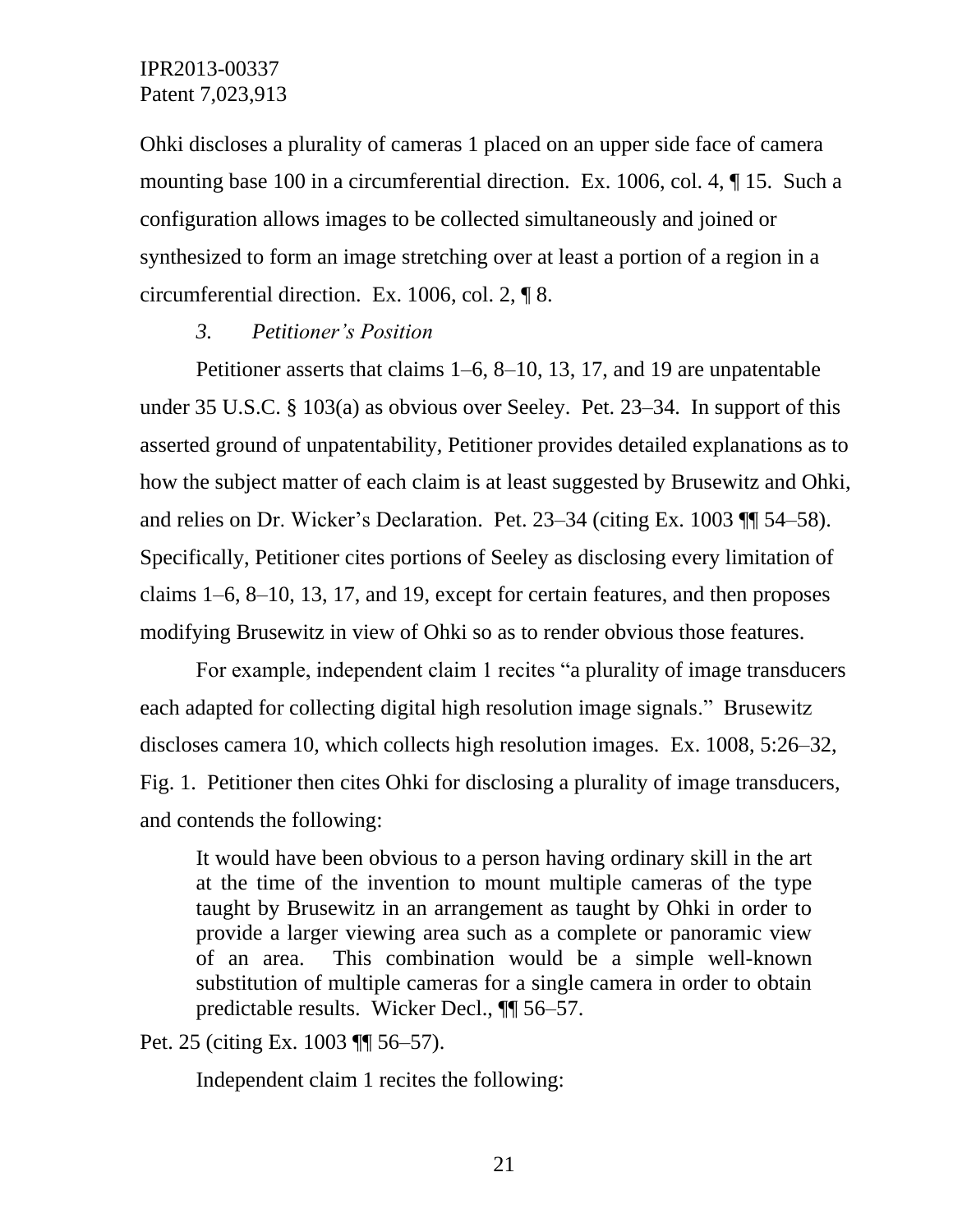b. a motion video compressor associated with the image transducer for compressing full motion video images for generating a compressed full motion video image data signal;

c. a still frame compressor associated with the image transducer for compressing still frame images for generating a compressed still frame image data signal.

Brusewitz discloses encoder 16, which handles video image capabilities and still

image capabilities differently and independently. Ex. 1008, 3:14–22, 5:36–38, Fig.

1. Concerning encoder 16, Petitioner cites Dr. Wicker's Declaration for the

following:

Brusewitz further teaches a compressor that compresses both still frame and video images. The compression, however, can occur separately— such that still frame image compression and video image compression occur as separate steps. Indeed, Brusewitz indicates that "encoder 16 encodes the captured high resolution image." *See* Brusewitz, 6:7–9. Yet, Brusewitz also teaches in Figure 2 that compression (or encoding) of the video images—step 58—is a separate step from compression of the still images—step 62. Because these encoding steps are disclosed by Brusewitz as occurring separately, a POSITA at the time of invention of the '913 patent would understand that the encoder can use separate compression algorithms for still image compression and motion video compression, respectively. For instance, Brusewitz associates compression algorithms such as MPEG with the video signal stream. Brusewitz, 3:14–43. And Brusewitz does not otherwise exclude separate algorithms for still image compression, such as JPEG, which was a well-known still image compression standard and one of a limited number of options for still image compression.

#### Ex. 1003 ¶ 54.

Independent claim 1 further recites "a first multiplexer for merging the compressed full motion video image data signal and the compressed still frame image data signal into a single, combined image data signal." Brusewitz discloses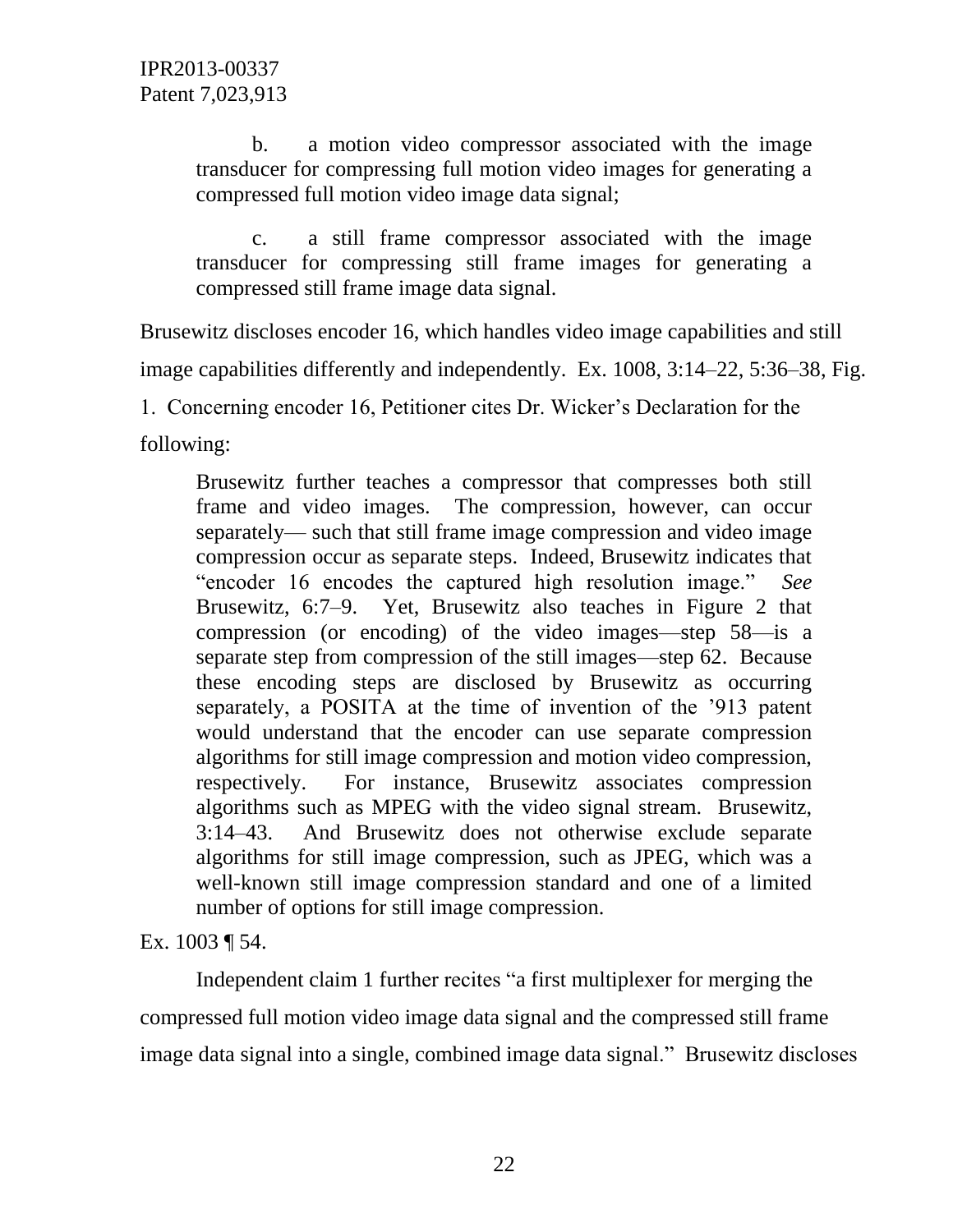that production of video image frames may continue at a lower bit rate, e.g., through interleaving with the high resolution image. Ex. 1008, 5:32–35.

Independent claim 1 additionally recites "a second multiplexer for merging all of said signals into a combined data signal." Concerning this limitation, Petitioner contends the following:

Brusewitz does not expressly disclose a second multiplexer. However, Brusewitz discloses that the cameras may be networked where beneficial, giving exemplary applications as videoconferencing and surveillance systems. *See e.g*., Brusewitz, 7:65-8:11. It would have been known to one of ordinary skill in the art at the time of the invention of the '913 Patent that surveillance systems using multiple cameras, such as the multiple cameras used with the housing of Ohki, were commonly connected to a network. Wicker Decl., ¶ 58[.] Thus, it would have been obvious to a person having ordinary skill in the art at the time of the invention to include a second multiplexer to combine data signals from the multiple cameras mounted in the Ohki housing into a single signal for network transmission, as was wellknown in the art at the time of the invention of the '913 Patent. Wicker Decl., ¶ 58.

#### Pet. 26–27 (citing Ex. 1003 ¶ 58).

Independent claim 1 also recites "a processor associated with the multiplexer for generating a conditioned output image signal suitable for transmission over a network." Brusewitz discloses that digital image data may be transmitted wirelessly over GSM channels via the video signal stream. Ex. 1008, 7:66–8:8.

Independent claim 1 further recites "a motion compressor and a still frame compressor associated with each image transducer and positioned between the image transducer and the second multiplexer." Brusewitz discloses encoder 26 associated with camera 10.

Independent claim 1 additionally recites "wherein said camera may capture both full motion video and still frame video, alternately or simultaneously, and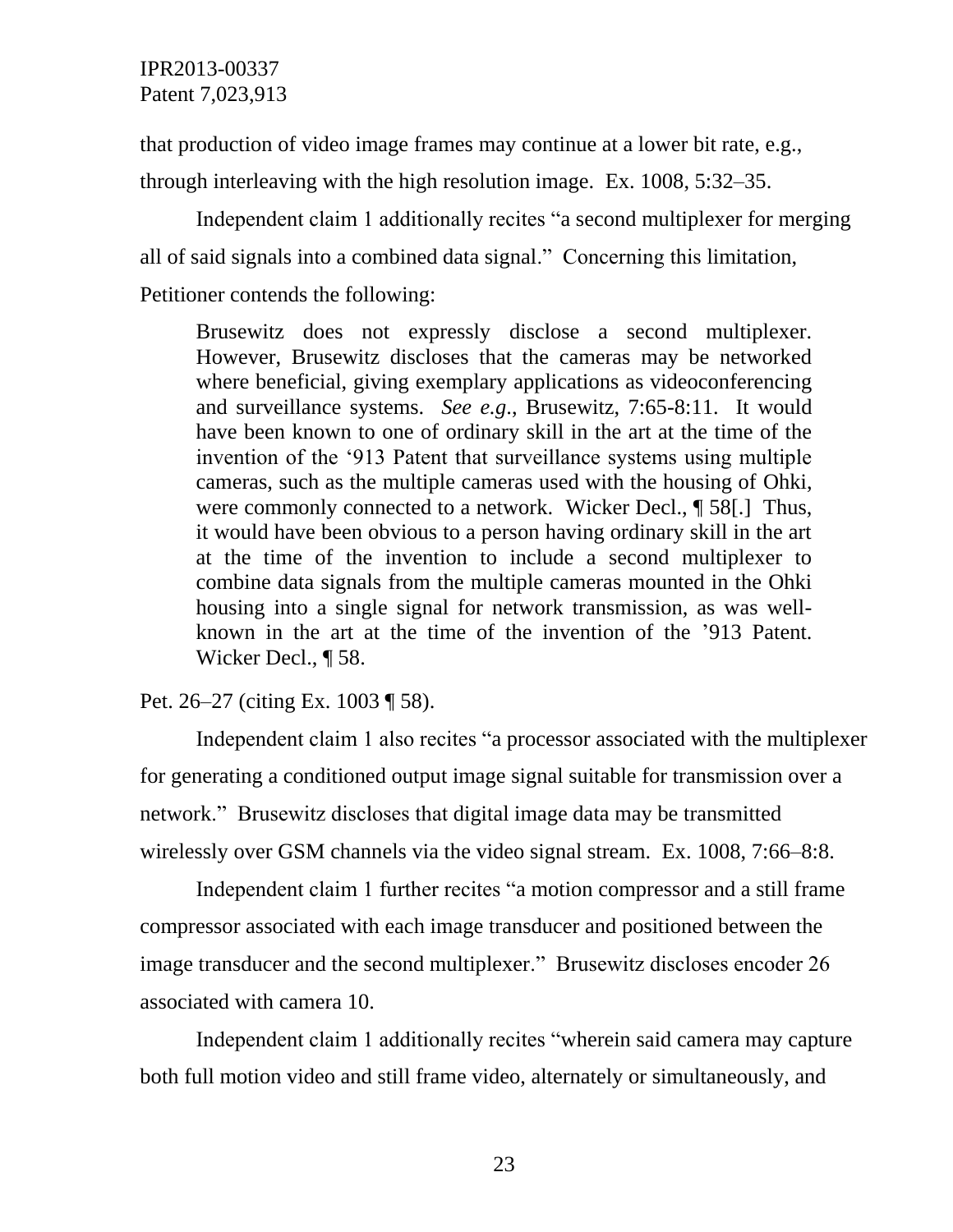transmit both compressed full motion video and compressed still frame video, alternately or simultaneously." Brusewitz discloses that digital image data may be transmitted wirelessly over GSM channels via the video signal stream. Ex. 1008, 7:66–8:8. Brusewitz also discloses that the video signal stream may include video image frames interleaved with high resolution images. Ex. 1008, 5:32–35.

Petitioner sets forth similar analyses for claims 2–6, 8–10, 13, 17, and 19.

## *4. Patent Owner's Response and Analysis*

Patent Owner asserts the following:

Ohki does not disclose a camera that includes "an image transducer," "a motion video compressor," "a still frame compressor," "a first multiplexor," and "a second multiplexor" because Ohki paragraph 34 states that the compression (step s13) is performed by the microcomputer 18 and then sent to personal computer 14 in FIG. 5, but FIG. 5 shows that there is only 1 microcomputer for all 16 "cameras" (item 1 in FIG. 5), yet claims 1 and 19 have a "compressor" for each camera.

PO Resp. 11 (citing Ex. 2001 ¶ 47). As an initial matter, we are not persuaded because Patent Owner attacks Ohki individually while the ground of unpatentability is based on a combination of Brusewitz and Ohki. *In re Keller*, 642 F.2d 413, 426 (CCPA 1981) ("one cannot show non-obviousness by attacking references individually where, as here, the rejections are based on combinations of references."). To that end, Brusewitz, and not Ohki, is cited for disclosing each of "an image transducer," "a motion video compressor," "a still frame compressor," "a first multiplexor," and "a second multiplexor."

Moreover, Patent Owner asserts that "there is only 1 microcomputer for all 16 'cameras' (item 1 in FIG. 5 [of Ohki]), yet claims 1 and 19 have a 'compressor' for each camera." PO Resp. 11. The cited portion of the Craner Declaration asserts something similar as follows: "[t]he invention of Monroe, however, not only requires a 'compressor' for each camera but that the compressor be part of the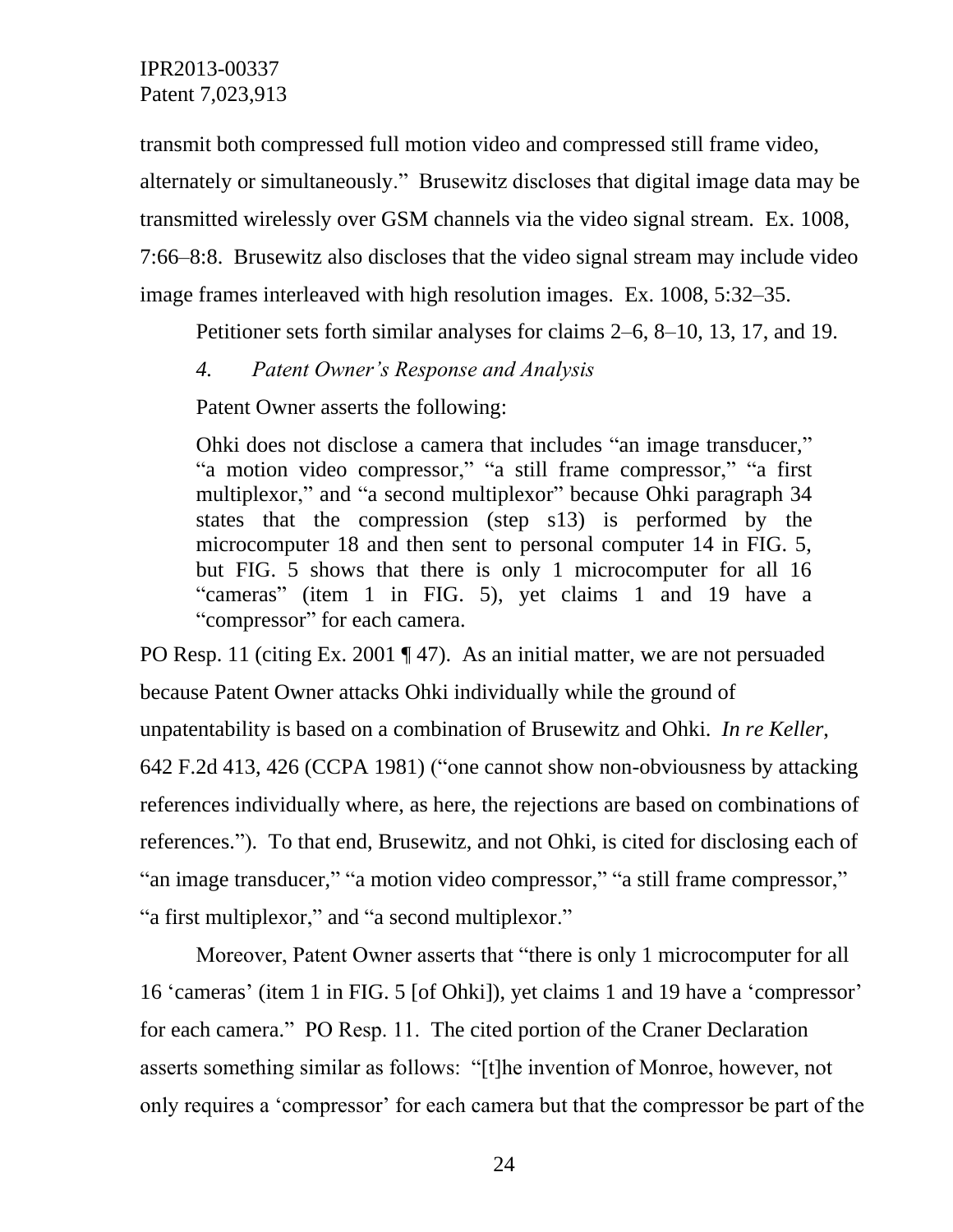camera." Ex. 2001 ¶ 47. As in our analysis set forth above with respect to comparable arguments related to Seeley, we are not persuaded, because (1) none of independent claims 1 and 19 requires that one compressor cannot be associated with each of multiple image transducer, (2) none of independent claims 1 and 19 recites that compressors must be enclosed in the same housing as other camera components, and (3) Petitioner's proffered combination of Brusewitz and Ohki does account for multiple cameras (Ohki), each with their own compressors (Brusewitz).

Patent Owner asserts additionally that Petitioner does not provide any reasoning or evidence as to how the prior art is modified or combined in the way the claimed invention is arranged. As an initial mater, we note that Patent Owner does not identify any specific modifications or combinations set forth by Petitioner with which they disagree for lack of reasoning or evidence. Moreover, we are not persuaded by Patent Owner's assertions because Petitioner has provided such reasoning and evidence in the form of the Wicker Declaration and the prior art references, for example, as set forth above in its analysis as to how encoder 16 of Brusewitz at least suggests both the "motion video compressor" and "still frame compressor" recited in independent claim 1.

#### *5. Conclusion*

After considering Petitioner's and Patent Owner's positions, as well as their supporting evidence, we determine that, by a preponderance of the evidence, Petitioner has met its burden for showing that claims 1–6, 8–10, 13, 17, and 19 of the '913 patent are unpatentable over Brusewitz and Ohki.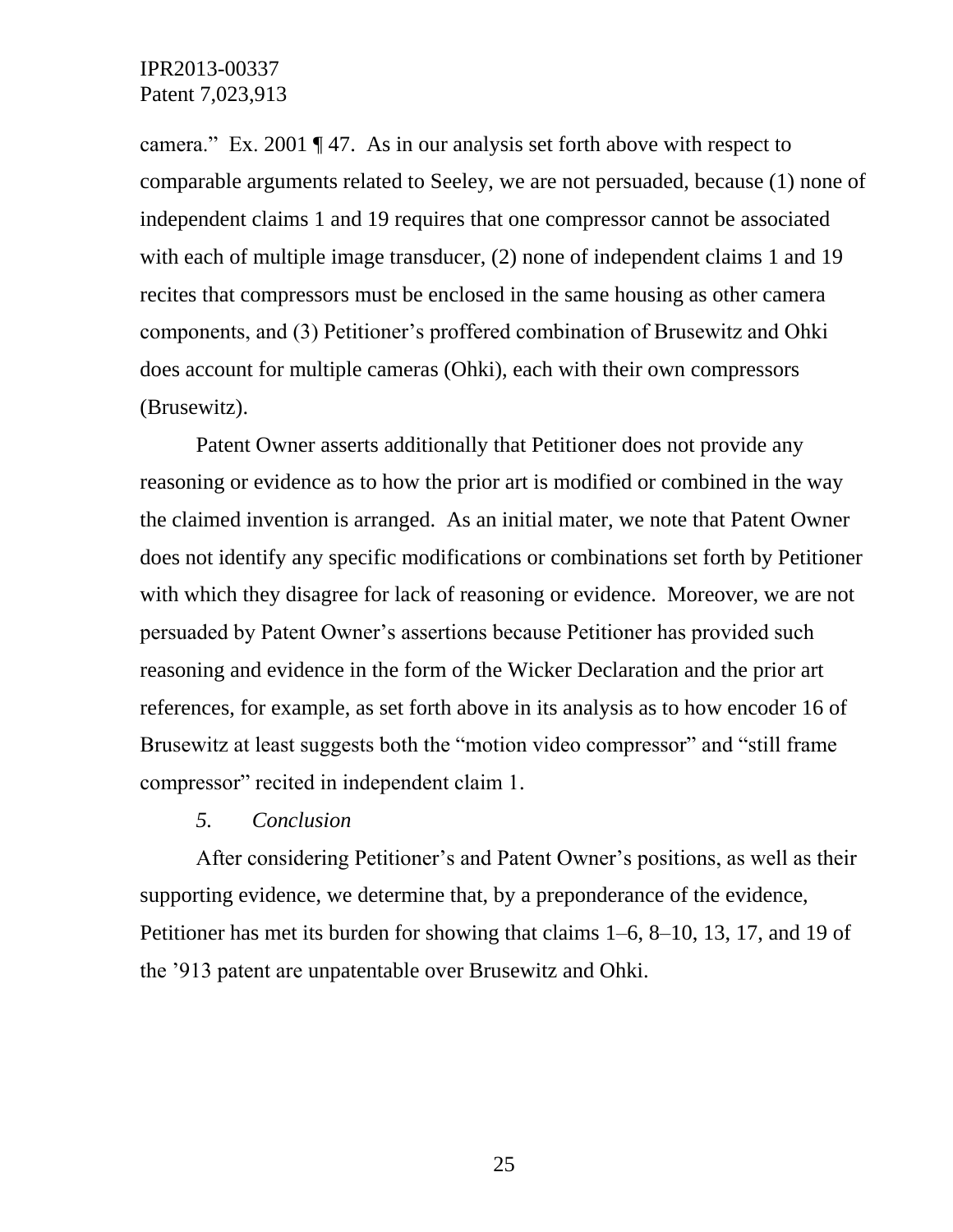*E. Claim 13 — Alleged Obviousness over Seeley and Ohki; Claims 5, 7, 10, 11 — Alleged Obviousness over Seeley, Ohki, and Fernandez; Claims 14 and 31–33 — Alleged Obviousness over Seeley, Ohki, and Sorokin*

Petitioner asserts that claims 5, 7, 10, 11, 13, 14, and 31–33 are unpatentable under 35 U.S.C. § 103(a) as obvious over various combinations of Seeley, Ohki, Fernandez, and Sorokin. Pet. 15–23. In support of these asserted grounds of unpatentability, Petitioner provides detailed explanations as to how the subject matter of each claim is disclosed or suggested by various combinations of Seeley, Ohki, Fernandez, and Sorokin, and relies on a Declaration of Dr. Stephen B. Wicker. Pet. 15–23 (citing Ex. 1003  $\P$  42–52). Specifically, Petitioner cites portions of Seeley as disclosing every limitation of claims 5, 7, 10, 11, 13, 14, and 31–33, except for certain features, and then proposes modifying Seeley in view of one or more of Ohki, Fernandez, Sorokin, and Dr. Wicker's Declaration so as to render obvious those features.

Patent Owner disagrees with Petitioner's assertions for the same reasons as set forth above with respect to the ground of unpatentability based on Seeley alone. PO Resp. 7–14. We are not persuaded for the same reasons as set forth above, and thus our analysis need not be repeated here.

After considering Petitioner's and Patent Owner's positions, as well as their supporting evidence, we determine that, by a preponderance of the evidence, Petitioner has met its burden for showing that claim 13 of the '913 patent is unpatentable over Seeley and Ohki; claims 5, 7, 10, and 11 of the '913 patent are unpatentable over Seeley, Ohki, and Fernandez; and claims 14 and 31–33 of the '913 patent are unpatentable over Seeley, Ohki, and Sorokin.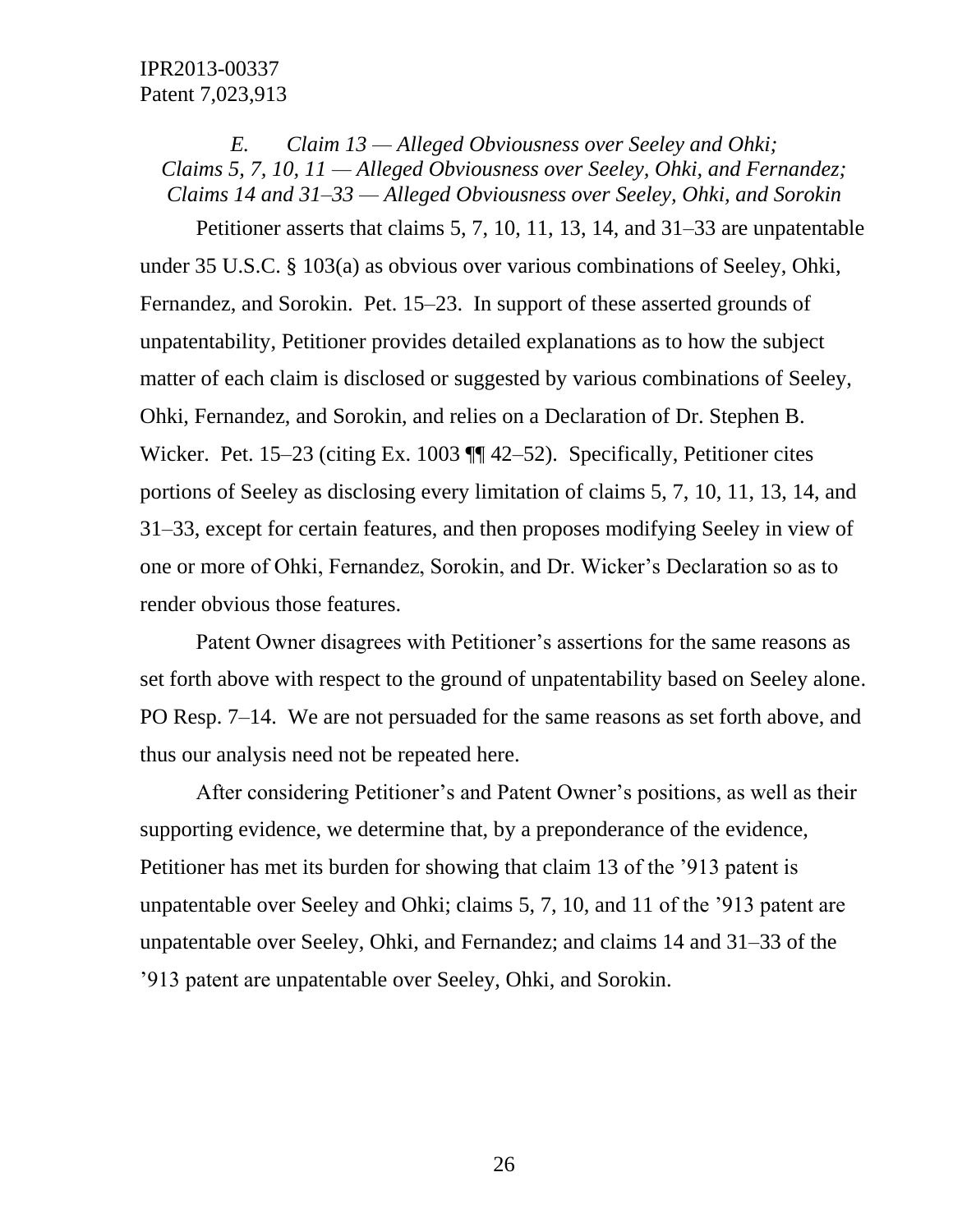# *F. Claims 7 and 11 — Alleged Obviousness over Brusewitz, Ohki, and Fernandez;*

*Claims 14 and 31–33 — Alleged Obviousness over Brusewitz, Ohki, and Sorokin*

Petitioner asserts that claims 7, 11, 14, and 31–33 are unpatentable under 35 U.S.C. § 103(a) as obvious over various combinations of Brusewitz, Ohki, Fernandez, and Sorokin. Pet. 34–40. In support of these asserted grounds of unpatentability, Petitioner provides detailed explanations as to how the subject matter of each claim is at least suggested by various combinations of Brusewitz, Ohki, Fernandez, and Sorokin, and relies on a Declaration of Dr. Stephen B. Wicker. Pet. 34–40 (citing Ex. 1003 ¶¶ 59–62, 64–66). Specifically, Petitioner cites portions of Brusewitz as disclosing every limitation of claims 7, 11, 14, and 31–33, except for certain features, and then proposes modifying Brusewitz in view of one or more of Ohki, Fernandez, and Sorokin so as to render obvious those features.

Patent Owner disagrees with Petitioner's assertions for the same reasons as set forth above with respect to the ground of unpatentability based on Brusewitz and Ohki. PO Resp. 11–14. We are not persuaded for the same reasons as set forth above, and thus our analysis need not be repeated here.

After considering Petitioner's and Patent Owner's positions, as well as their supporting evidence, we determine that, by a preponderance of the evidence, Petitioner has met its burden for showing that claims 7 and 11 of the '913 patent are unpatentable over Brusewitz, Ohki, and Fernandez; and claims 14 and 31–33 of the '913 patent are unpatentable over Brusewitz, Ohki, and Sorokin.

### *G. Petitioner's Motion to Exclude*

Petitioner's Motion to Exclude seeks to exclude Mr. Craner's Declaration (Ex. 2001) and Exhibits 2002–2009. Paper 32. Patent Owner did not file an opposition.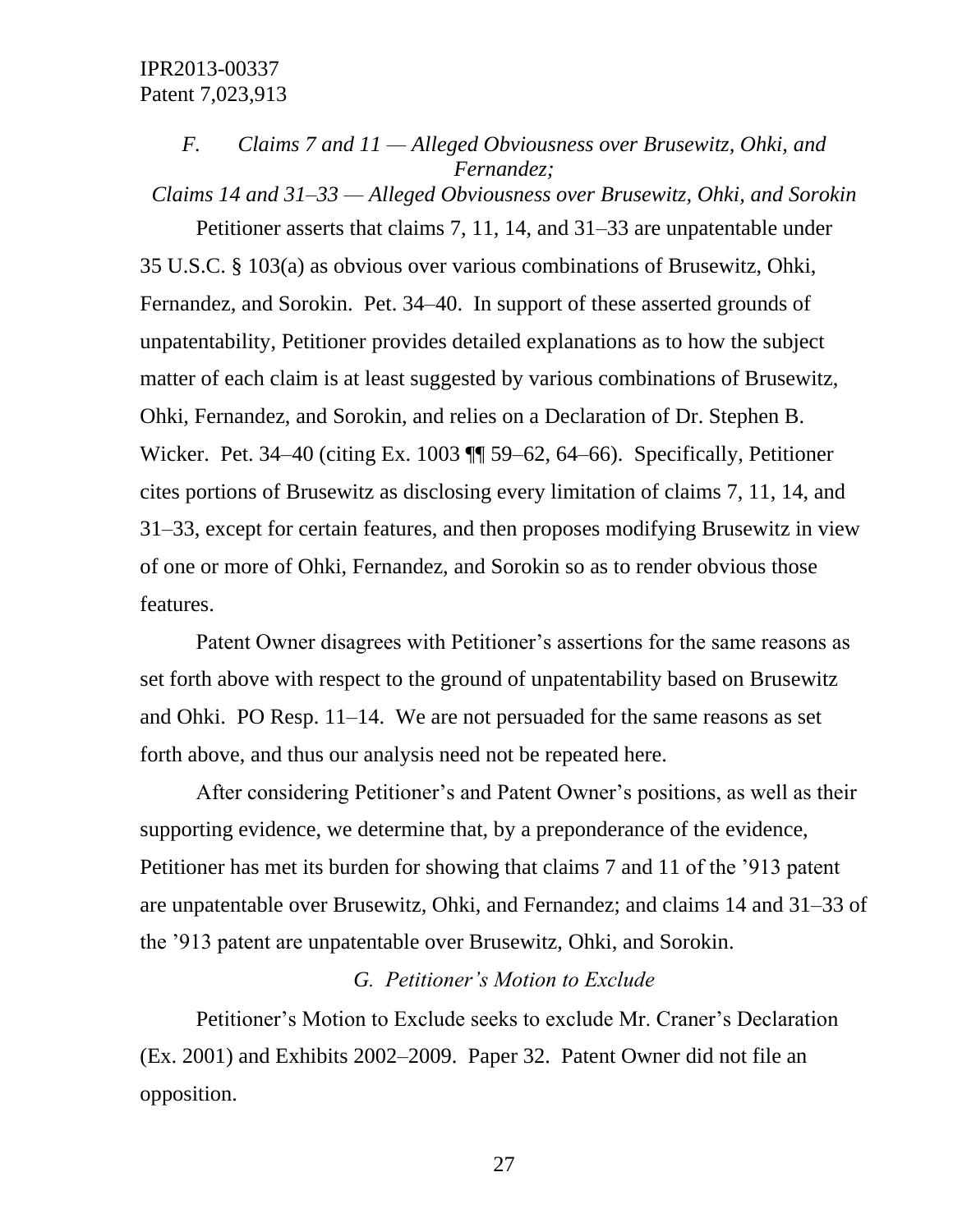The current situation does not require us to assess the merits of Petitioner's motion to exclude. As discussed above, even without excluding the identified evidence, we have concluded that Petitioner has demonstrated by a preponderance of the evidence that the challenged claims are unpatentable. Accordingly, Petitioner's motion to exclude is *dismissed* as moot.

#### III. CONCLUSION

We conclude Petitioner has shown by a preponderance of the evidence that:

(1) claims 1–4, 6, 8, 9, 17, and 19 are unpatentable under 35 U.S.C. § 103(a) as obvious over Seeley;

(2) claim 13 is unpatentable under 35 U.S.C. § 103(a) as obvious over Seeley and Ohki;

(3) claims 5, 7, 10, and 11 are unpatentable under  $35 \text{ U.S.C. }$  §  $103(a)$ as obvious over Seeley, Ohki, and Fernandez;

(4) claims 14 and 31–33 are unpatentable under 35 U.S.C.  $\S$  103(a) as obvious over Seeley, Ohki, and Sorokin;

 $(5)$  claims  $1-6$ ,  $8-10$ ,  $13$ ,  $17$ , and  $19$  are unpatentable under 35 U.S.C. § 103(a) as obvious over Brusewitz and Ohki;

(6) claims 7 and 11 are unpatentable under 35 U.S.C. § 103(a) as obvious over Brusewitz, Ohki, and Fernandez; and

(7) claims 14 and 31–33 are unpatentable under 35 U.S.C.  $\S$  103(a) as obvious over Brusewitz, Ohki, and Sorokin.

#### IV. ORDER

In consideration of the foregoing, it is hereby:

ORDERED that claims 1–11, 13, 14, 17, 19, and 31–33 of the '913 patent are held unpatentable;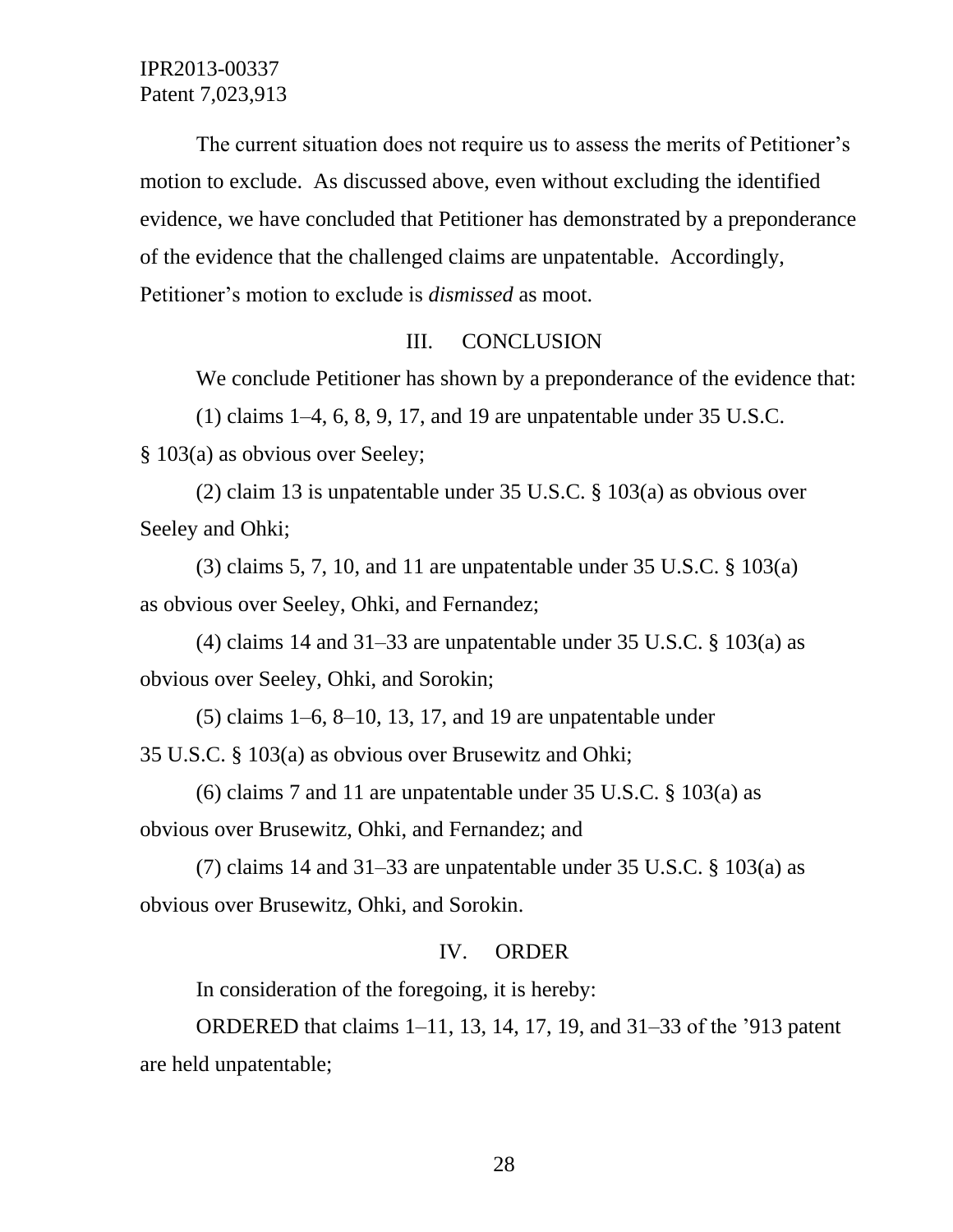FURTHER ORDERED that Petitioner's Motion to Exclude is *dismissed*; and

FURTHER ORDERED that because this is a final written decision, parties to the proceeding seeking judicial review of the decision must comply with the notice and service requirements of 37 C.F.R. § 90.2.